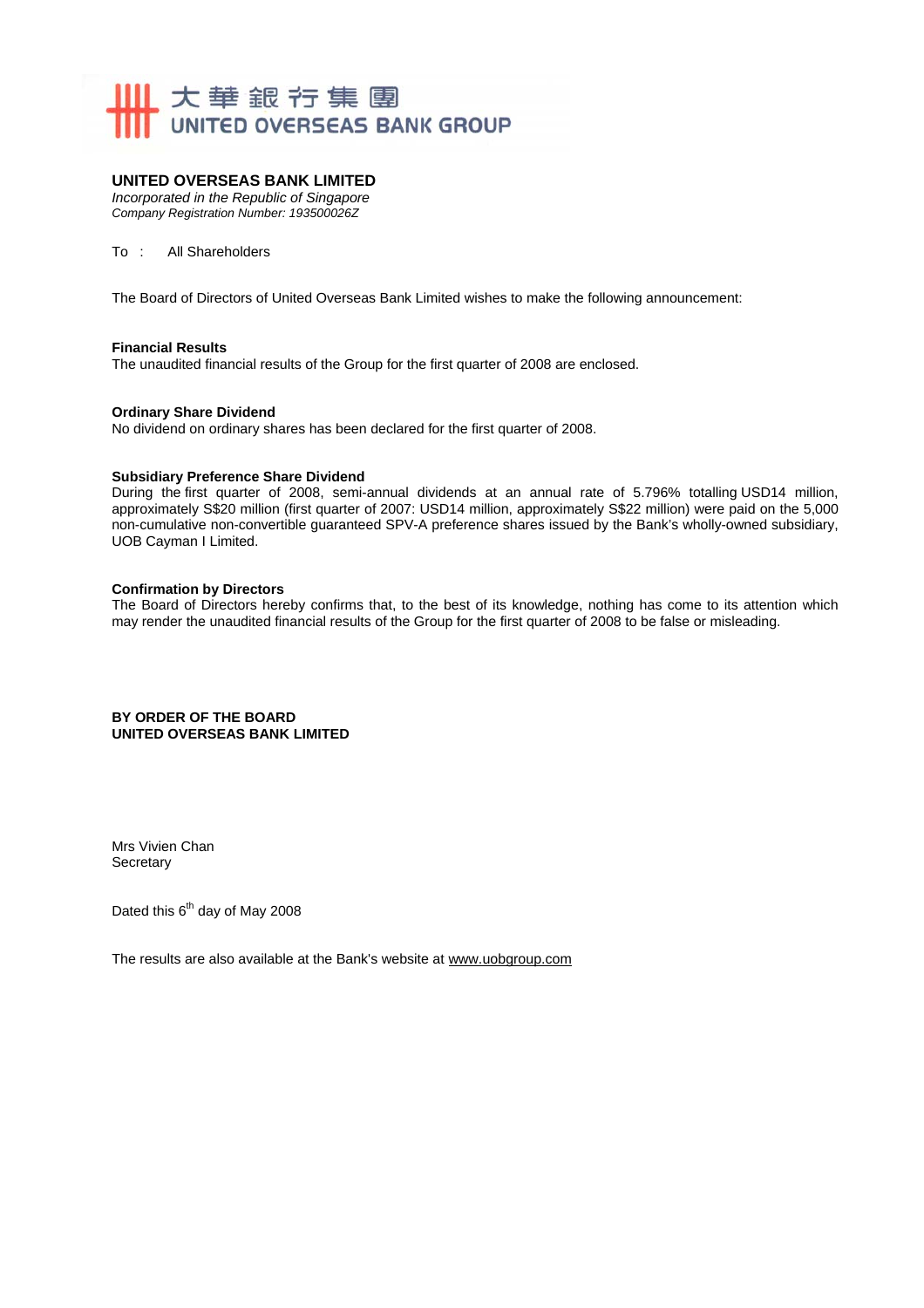

Incorporated in the Republic of Singapore Company Registration Number: 193500026Z

> **Group Financial Report for the First Quarter 2008**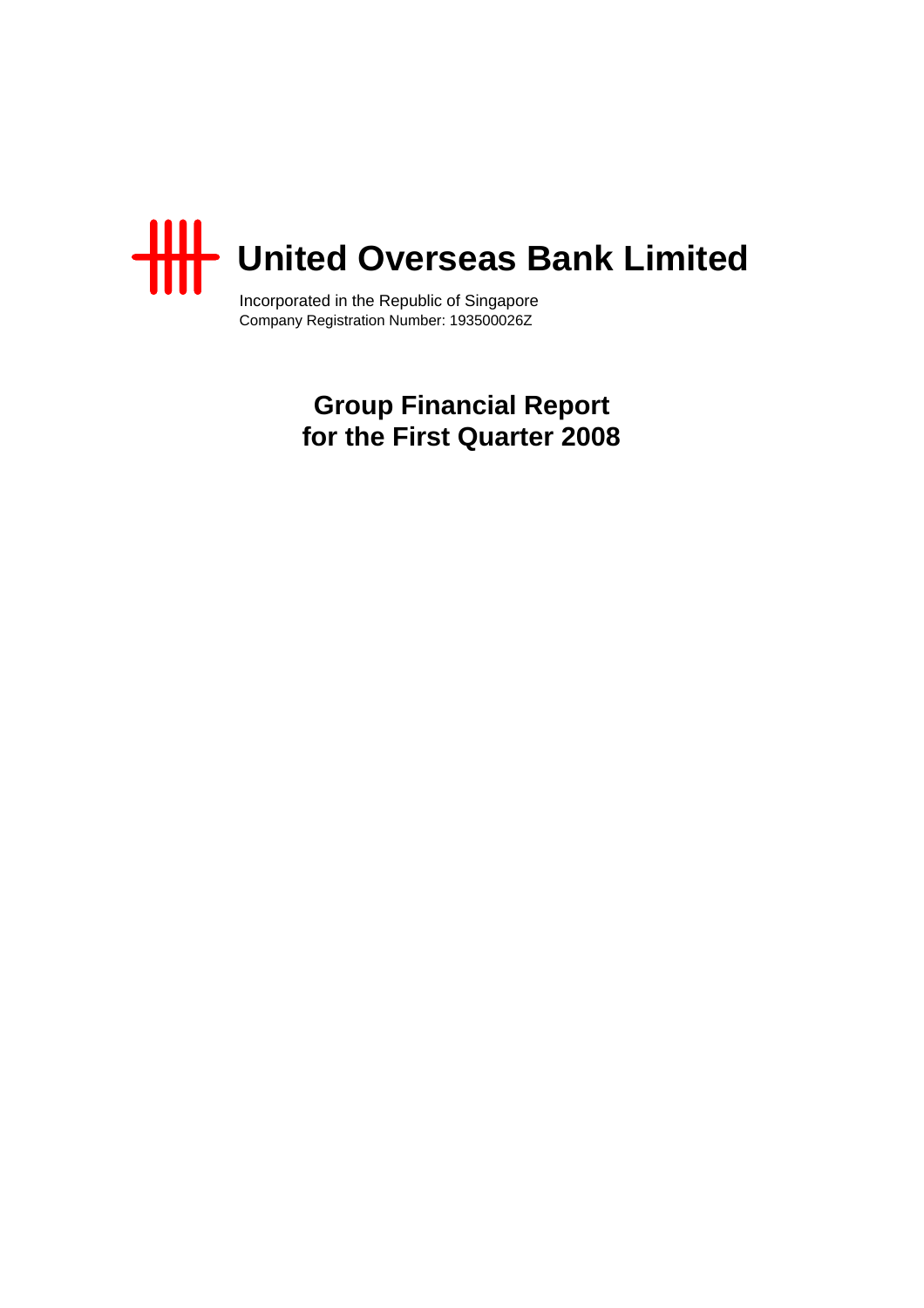# **Contents**

## **Page**

- 2 Financial Highlights
- 4 Performance Review
- 5 Net Interest Income
- 6 Non-Interest Income
- 7 Operating Expenses
- 8 Impairment Charges
- 9 Customer Loans
- 10 Total Deposits
- 11 Debts Issued
- 11 Shareholders' Equity
- 11 Changes in Ordinary Shares of the Bank
- 12 Non-Performing Assets
- 15 Performance by Business Segment
- 17 Performance by Geographical Segment
- 18 Capital Adequacy Ratios

### **Appendix**

- 1 Consolidated Profit and Loss Account
- 2 Consolidated Balance Sheet
- 3 Consolidated Statement of Changes in Equity
- 4 Consolidated Cash Flow Statement
- 5 Balance Sheet of the Bank
- 6 Statement of Changes in Equity of the Bank

#### **Notes:**

- 1 The financial statements are presented in Singapore dollars.
- 2 Certain comparative figures have been restated to conform with the current period's presentation.
- 3 Certain figures in this report may not add up to the respective totals due to rounding.
- 4 Amounts less than \$500,000 in absolute term are shown as "0".

"NM" denotes not meaningful.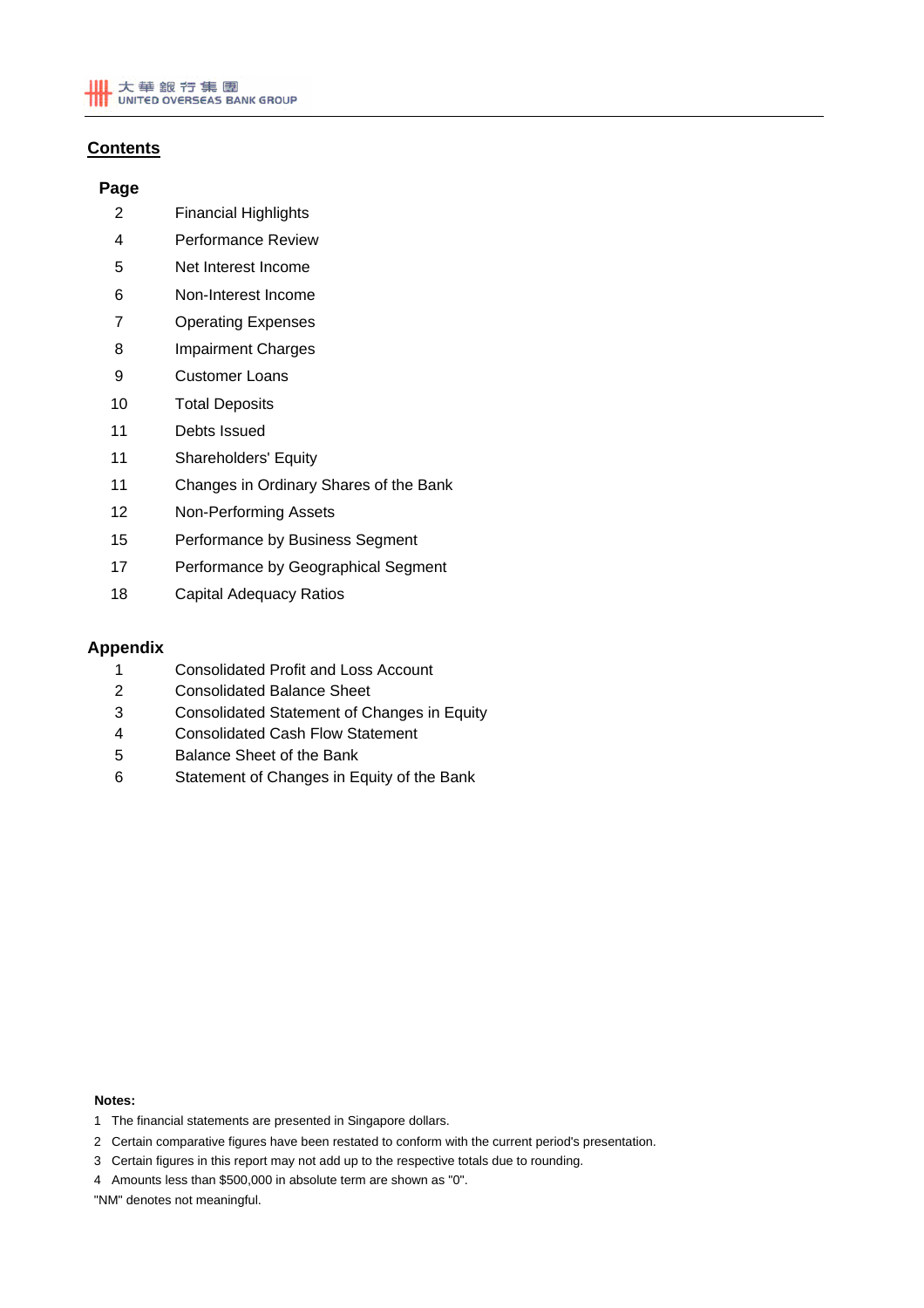

# **Financial Highlights**

|                                                                       | <b>1Q08</b>  | 4Q07         | $+$ /(-)                | 1Q07         | $+$ /(-)                  |
|-----------------------------------------------------------------------|--------------|--------------|-------------------------|--------------|---------------------------|
|                                                                       |              |              | $\frac{0}{0}$           |              | $\frac{0}{0}$             |
| Profit and Loss Summary (\$m)                                         |              |              |                         |              |                           |
| Net interest income                                                   | 852          | 743          | 14.6                    | 762          | 11.8                      |
| Non-interest income                                                   | 414          | 532          | (22.1)                  | 432          | (4.1)                     |
| Total income                                                          | 1,266        | 1,275        | (0.7)                   | 1,194        | 6.1                       |
| Less: Total expenses                                                  | 496          | 556          | (10.7)                  | 472          | 5.2                       |
| Operating profit                                                      | 770          | 719          | 7.0                     | 722          | 6.7                       |
| Less: Intangible assets                                               | 3            | 2            | 21.9                    | 3            | (9.9)                     |
| Less: Impairment charges                                              | 89           | 128          | (30.3)                  | 87           | 1.8                       |
| Add: Share of profit of associates                                    | 22           | 48           | (53.8)                  | 47           | (53.1)                    |
| Less: Tax and minority interests                                      | 171          | 131          | 30.2                    | 160          | 6.6                       |
| Net profit after tax <sup>1</sup>                                     | 529          | 506          | 4.6                     | 518          | 2.1                       |
| <b>Financial Indicators</b>                                           |              |              |                         |              |                           |
| Income mix $(\%)$<br>Net interest income<br>Non-interest income       | 67.3<br>32.7 | 58.3<br>41.7 | 9.0% pt<br>$(9.0)$ % pt | 63.8<br>36.2 | $3.5%$ pt<br>$(3.5)$ % pt |
| Profit distribution (%)                                               |              |              |                         |              |                           |
| Singapore<br>Overseas                                                 | 69.0<br>31.0 | 64.5<br>35.5 | 4.5% pt<br>$(4.5)$ % pt | 72.7<br>27.3 | $(3.7)$ % pt<br>3.7% pt   |
| Basic earnings per ordinary share $(\$)^{2,3}$                        | 1.38         | 1.31         | 5.3                     | 1.33         | 3.8                       |
| Return on average ordinary<br>shareholders' equity (%) <sup>2,3</sup> | 12.7         | 12.0         | 0.7% pt                 | 12.4         | 0.3% pt                   |
| Return on average total assets $(\%)$ <sup>3</sup>                    | 1.17         | 1.16         | 0.01% pt                | 1.27         | $(0.10)$ % pt             |
| Net interest margin $(\%)$ <sup>3</sup>                               | 2.20         | 1.94         | 0.26% pt                | 2.18         | 0.02% pt                  |
| Expense / Income ratio (%)                                            | 39.2         | 43.6         | $(4.4)$ % pt            | 39.5         | $(0.3)$ % pt              |

#### **Notes:**

- 1 Refer to profit attributable to equity holders of the Bank.
- 2 Calculated based on profit attributable to equity holders of the Bank net of subsidiary preference share dividend incurred for the financial period.
- 3 Computed on an annualised basis.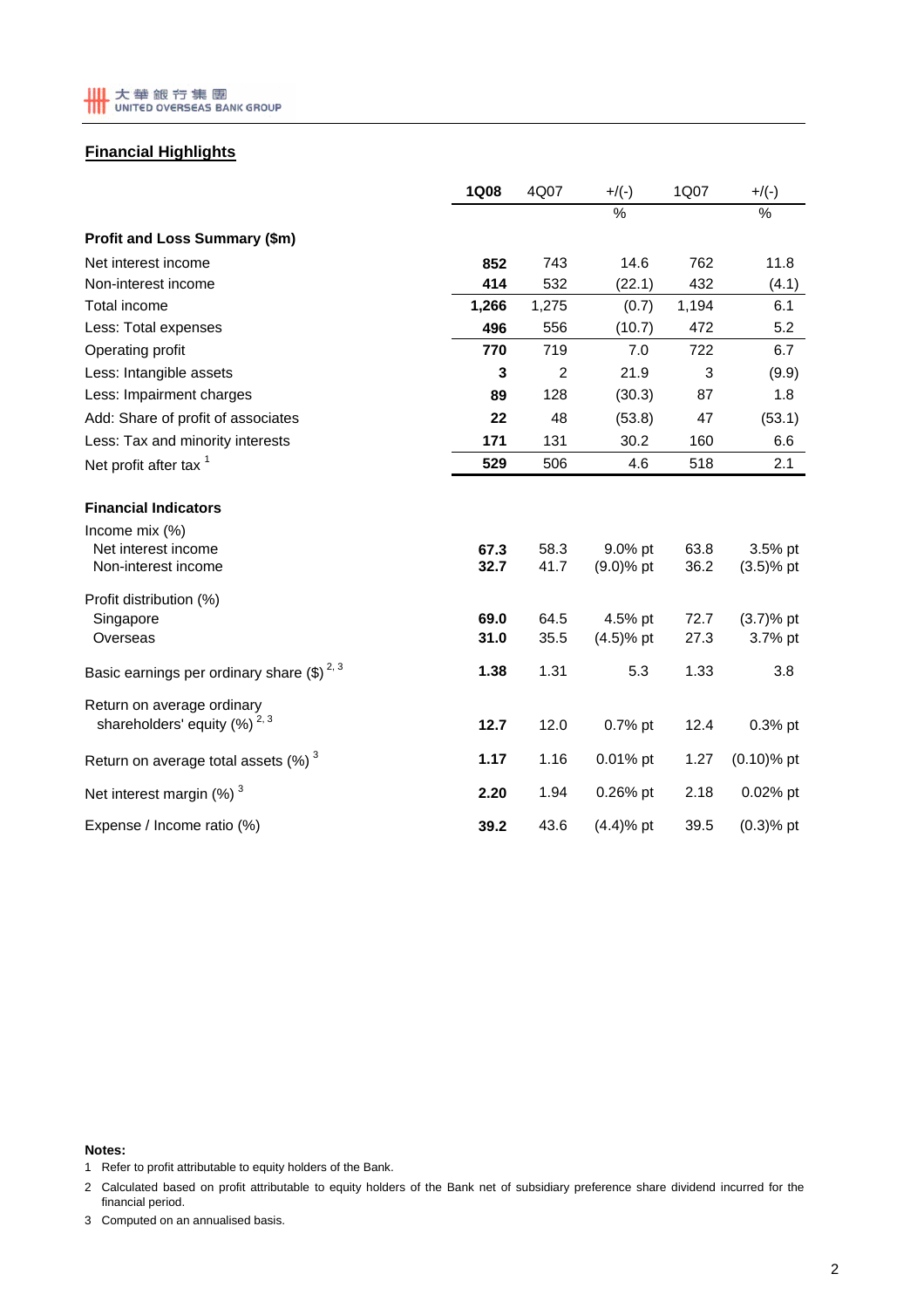

# **Financial Highlights** *(cont'd)*

|                                                     | Mar-08      | Dec-07       | $+/(-)$                      | Mar-07       | $+$ /(-)                     |
|-----------------------------------------------------|-------------|--------------|------------------------------|--------------|------------------------------|
|                                                     |             |              | %                            |              | %                            |
| Financial Indicators (cont'd)                       |             |              |                              |              |                              |
| Customer loans (net) (\$m)                          | 94,373      | 92,669       | 1.8                          | 79,042       | 19.4                         |
| Customer deposits (\$m)                             | 109,580     | 106,967      | 2.4                          | 99,674       | 9.9                          |
| Loans / Deposits ratio $(\%)$ <sup>1</sup>          | 86.1        | 86.6         | $(0.5)$ % pt                 | 79.3         | 6.8% pt                      |
| NPL ratio $(\%)$ <sup>2</sup>                       | 1.6         | 1.8          | $(0.2)$ % pt                 | 3.7          | $(2.1)$ % pt                 |
| Total assets (\$m)                                  | 185,784     | 174,950      | 6.2                          | 166,728      | 11.4                         |
| Shareholders' equity $(\text{$m$})^3$               | 16,992      | 17,329       | (1.9)                        | 17,507       | (2.9)                        |
| Revaluation surplus $(\text{Im})^4$                 | 3,273       | 3,263        | 0.3                          | 1,489        | 119.8                        |
| Net asset value ("NAV") per ordinary share $(\$)^5$ | 10.73       | 10.91        | (1.6)                        | 10.95        | (2.0)                        |
| Revalued NAV per ordinary share $(\text{\$})^5$     | 12.91       | 13.07        | (1.2)                        | 11.92        | 8.3                          |
| Net tangible asset per ordinary share $(\$)^5$      | 7.92        | 8.10         | (2.2)                        | 8.15         | (2.8)                        |
| Capital adequacy ratios (%)                         |             |              |                              |              |                              |
| Tier 1<br>Total                                     | 9.9<br>14.3 | 10.0<br>14.5 | $(0.1)$ % pt<br>$(0.2)$ % pt | 11.1<br>16.2 | $(1.2)$ % pt<br>$(1.9)$ % pt |

**Notes:**

- 1 Refer to net customer loans and customer deposits.
- 2 Refer to non-performing loans (excluding debt securities and contingent assets) as a percentage of gross customer loans.
- 3 Refer to equity attributable to equity holders of the Bank.
- 4 Refer to revaluation surplus on properties not recognised in the financial statements.
- 5 Subsidiary preference shares were excluded from the computation.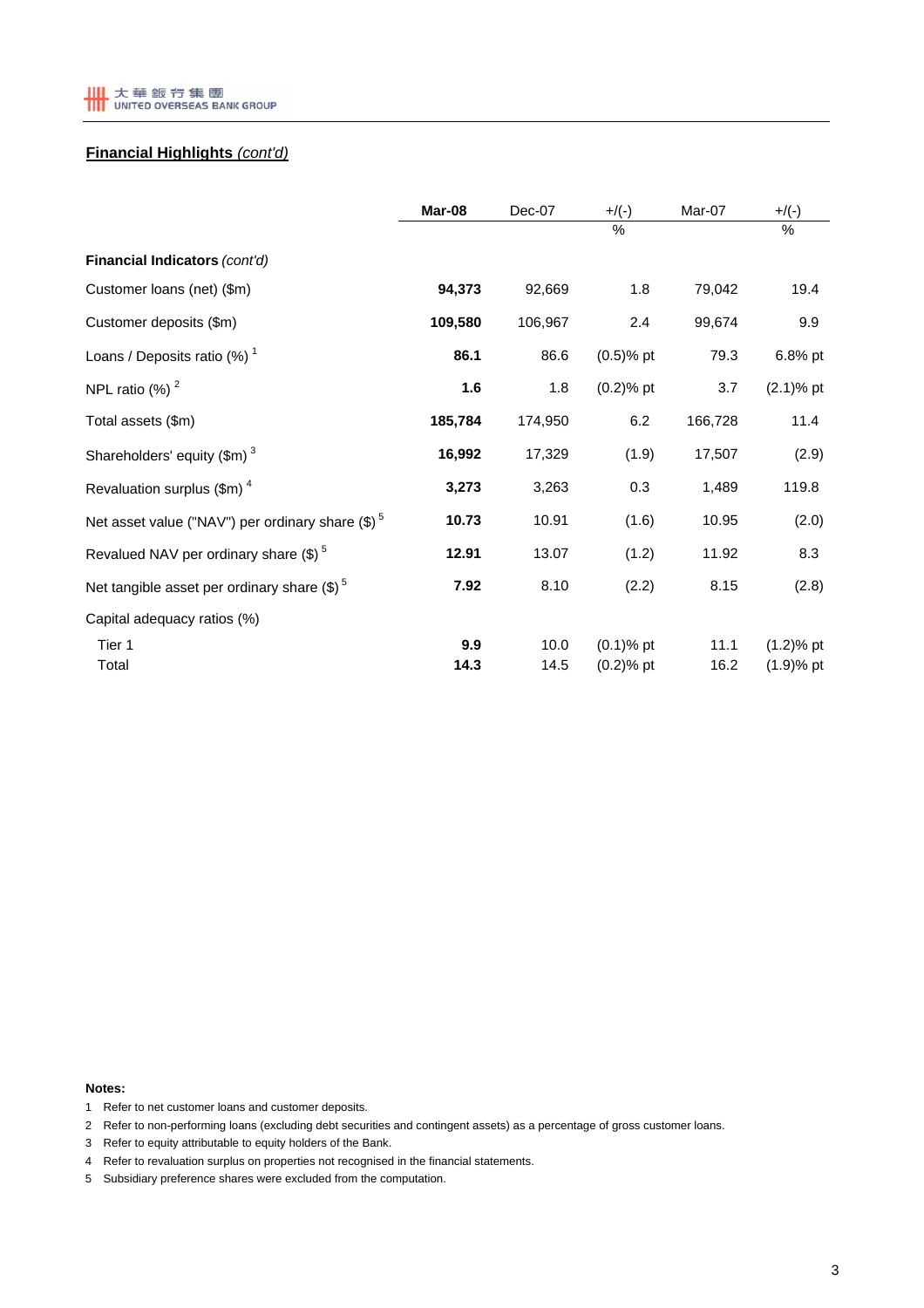# **Performance Review**

The financial statements have been prepared in accordance with Singapore Financial Reporting Standards ("FRS") with modification to FRS39 Financial Instruments: Recognition and Measurement in respect of loan loss provisioning, as provided in Notice to Banks No. 612 "Credit Files, Grading and Provisioning" issued by Monetary Authority of Singapore ("MAS"). Except as disclosed, the accounting policies and computation methods adopted in the financial statements for the first quarter of 2008 are the same as those adopted in the audited financial statements for the financial year ended 31 December 2007.

# **First Quarter 2008 ("1Q08") versus Fourth Quarter 2007 ("4Q07")**

Group NPAT increased 4.6% to \$529 million in 1Q08, with operating profit grew 7.0% to \$770 million.

Operating income was flat at \$1,266 million. Net interest income rose 14.6% to \$852 million, mainly contributed by improved interest margin and loan growth. This was, however, largely offset by lower fee and commission income and lower trading and investment income.

Total operating expenses decreased 10.7% to \$496 million. The decrease was mainly on bonus provision and business promotion expenses. Expense-to-income ratio improved 4.4% points to 39.2%.

Impairment charges were \$89 million compared to \$128 million in 4Q07. The decrease was largely due to lower impairment charges on loans and collateralised debt obligations ("CDO").

Net customer loans increased 1.8% to \$94,373 million as at 31 March 2008. Non-performing loans of \$1,602 million was 1.6% (31 December 2007: 1.8%) of gross customer loans.

## **First Quarter 2008 ("1Q08") versus First Quarter 2007 ("1Q07")**

Group NPAT for 1Q08 increased 2.1% to \$529 million, with operating profit grew 6.7% to \$770 million.

Operating income rose 6.1% to \$1,266 million. The increase was mainly due to higher net interest income and fee and commission income, partially offset by lower trading and investment income.

Total operating expenses increased 5.2% to \$496 million, primarily driven by higher staff costs. Expense-to-income ratio improved 0.3% point to 39.2%.

Impairment charges increased 1.8% to \$89 million, largely attributed to provision for CDO, partly offset by lower impairment charges on loans.

Net customer loans rose 19.4% to \$94,373 million as at 31 March 2008. Non-performing loans was \$1,602 million, representing 1.6% (31 March 2007: 3.7%) of gross customer loans.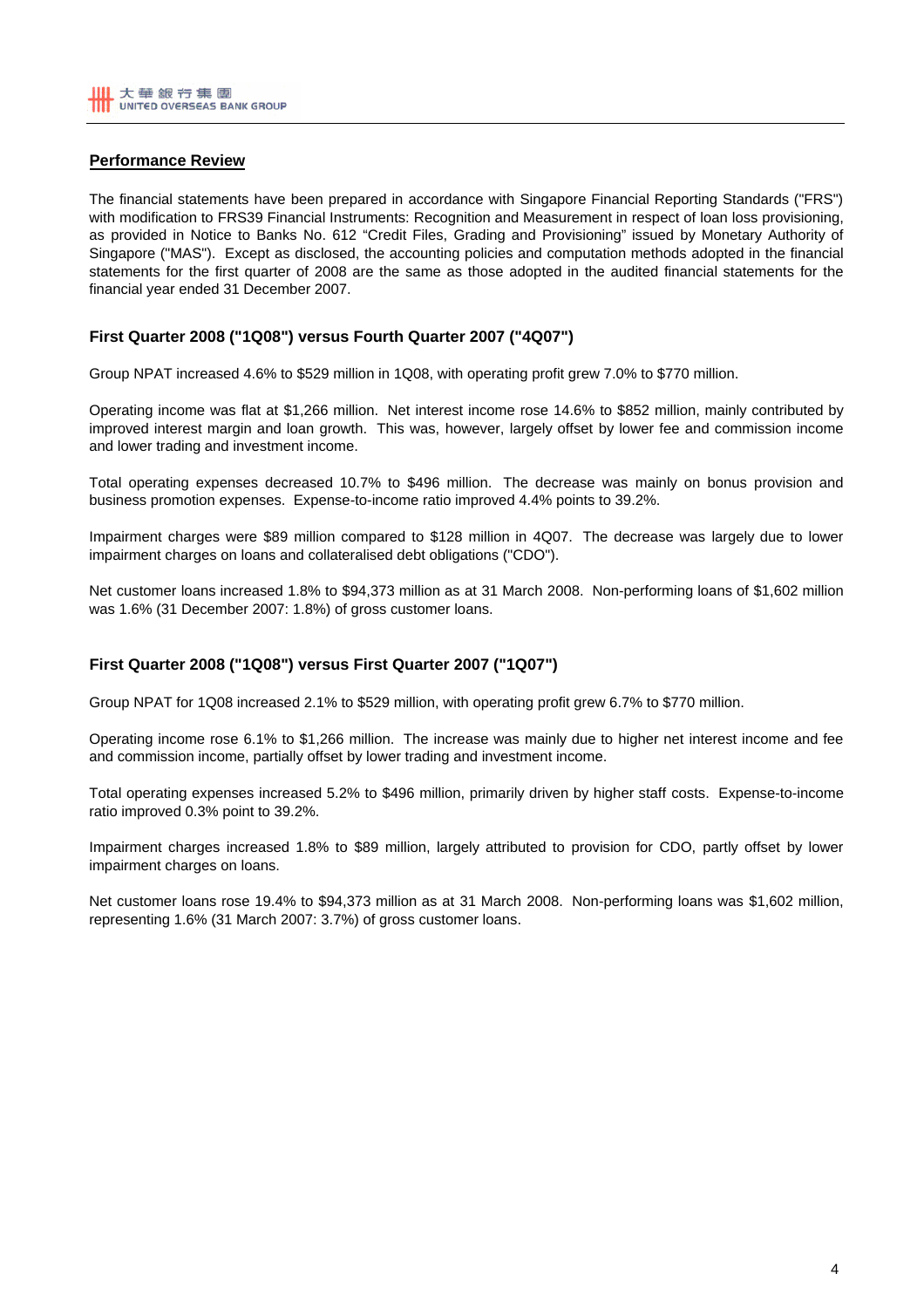### **Net Interest Income**

#### **Net Interest Margin**

|                                | 1Q08           |                           |      |                | 4Q07          |         |                | 1Q07                       |      |  |  |
|--------------------------------|----------------|---------------------------|------|----------------|---------------|---------|----------------|----------------------------|------|--|--|
|                                | Average        | <b>Annualised Average</b> |      | Average        | Annualised    | Average |                | Average Annualised Average |      |  |  |
|                                | <b>Balance</b> | <b>Interest</b>           | Rate | <b>Balance</b> | Interest      | Rate    | <b>Balance</b> | Interest                   | Rate |  |  |
|                                | \$m            | \$m                       | %    | \$m            | $\mathsf{Sm}$ | %       | $\mathsf{Sm}$  | \$m                        | %    |  |  |
| Interest bearing assets        |                |                           |      |                |               |         |                |                            |      |  |  |
| Customer loans                 | 93,128         | 4,765                     | 5.12 | 86,821         | 4,589         | 5.29    | 77,988         | 4,720                      | 6.05 |  |  |
| Interbank balances             | 31,834         | 1,209                     | 3.80 | 35,148         | 1,320         | 3.76    | 37,384         | 1,673                      | 4.48 |  |  |
| <b>Securities</b>              | 30,766         | 1,244                     | 4.04 | 29,858         | 1,209         | 4.05    | 26,472         | 1,222                      | 4.61 |  |  |
| Total                          | 155,728        | 7,218                     | 4.63 | 151,827        | 7,118         | 4.69    | 141,844        | 7,615                      | 5.37 |  |  |
| Interest bearing liabilities   |                |                           |      |                |               |         |                |                            |      |  |  |
| Customer deposits              | 108,417        | 2,134                     | 1.97 | 107,920        | 2,418         | 2.24    | 98,838         | 2,650                      | 2.68 |  |  |
| Interbank balances / other     | 42,763         | 1,658                     | 3.88 | 40,319         | 1,751         | 4.34    | 38,298         | 1,875                      | 4.90 |  |  |
| Total                          | 151,181        | 3,791                     | 2.51 | 148,239        | 4,169         | 2.81    | 137,136        | 4,526                      | 3.30 |  |  |
| Loan margin                    |                |                           | 3.15 |                |               | 3.05    |                |                            | 3.37 |  |  |
| Net interest income / margin 1 |                | 3,426                     | 2.20 |                | 2,949         | 1.94    |                | 3,089                      | 2.18 |  |  |

#### **Volume and Rate Analysis**

|                            | 1Q08 vs 4Q07 |        |        | 1Q08 vs 1Q07 |        |        |  |
|----------------------------|--------------|--------|--------|--------------|--------|--------|--|
|                            | Volume       | Rate   | Net    | Volume       | Rate   |        |  |
|                            | Change       | Change | Change | Change       | Change | Change |  |
|                            | \$m          | \$m    | \$m    | \$m          | \$m    | \$m    |  |
| Interest income            |              |        |        |              |        |        |  |
| Customer loans             | 84           | (40)   | 44     | 226          | (215)  | 11     |  |
| Interbank balances         | (31)         | 3      | (28)   | (61)         | (53)   | (114)  |  |
| <b>Securities</b>          | 9            | (0)    | 9      | 49           | (43)   | 6      |  |
| Total                      | 62           | (37)   | 25     | 214          | (311)  | (98)   |  |
| Interest expense           |              |        |        |              |        |        |  |
| Customer deposits          | 3            | (75)   | (72)   | 63           | (191)  | (127)  |  |
| Interbank balances / other | 25           | (48)   | (23)   | 49           | (103)  | (54)   |  |
| Total                      | 28           | (123)  | (95)   | 113          | (294)  | (181)  |  |
| Change in number of days   |              |        | (12)   |              |        | 7      |  |
| Net interest income        | 34           | 86     | 108    | 101          | (18)   | 90     |  |

#### *1Q08 vs 4Q07*

Net interest income rose 14.6% to \$852 million. The increase was attributed to higher interest margin and loan growth. Net interest margin increased 26 basis points to 2.20%, and loan margin improved 10 basis points to 3.15%, due mainly to the tight credit and liquidity conditions in the market, as well as a steeper yield curve.

#### *1Q08 vs 1Q07*

Net interest income grew 11.8% to \$852 million, contributed mainly by loan growth. Net interest margin increased 2 basis points to 2.20%, mainly due to improved asset mix. The decrease in loan margin by 22 basis points to 3.15% was largely due to interest recovery on non-performing loans in 1Q07.

#### **Note:**

1 Net interest margin represents annualised net interest income as a percentage of total interest bearing assets.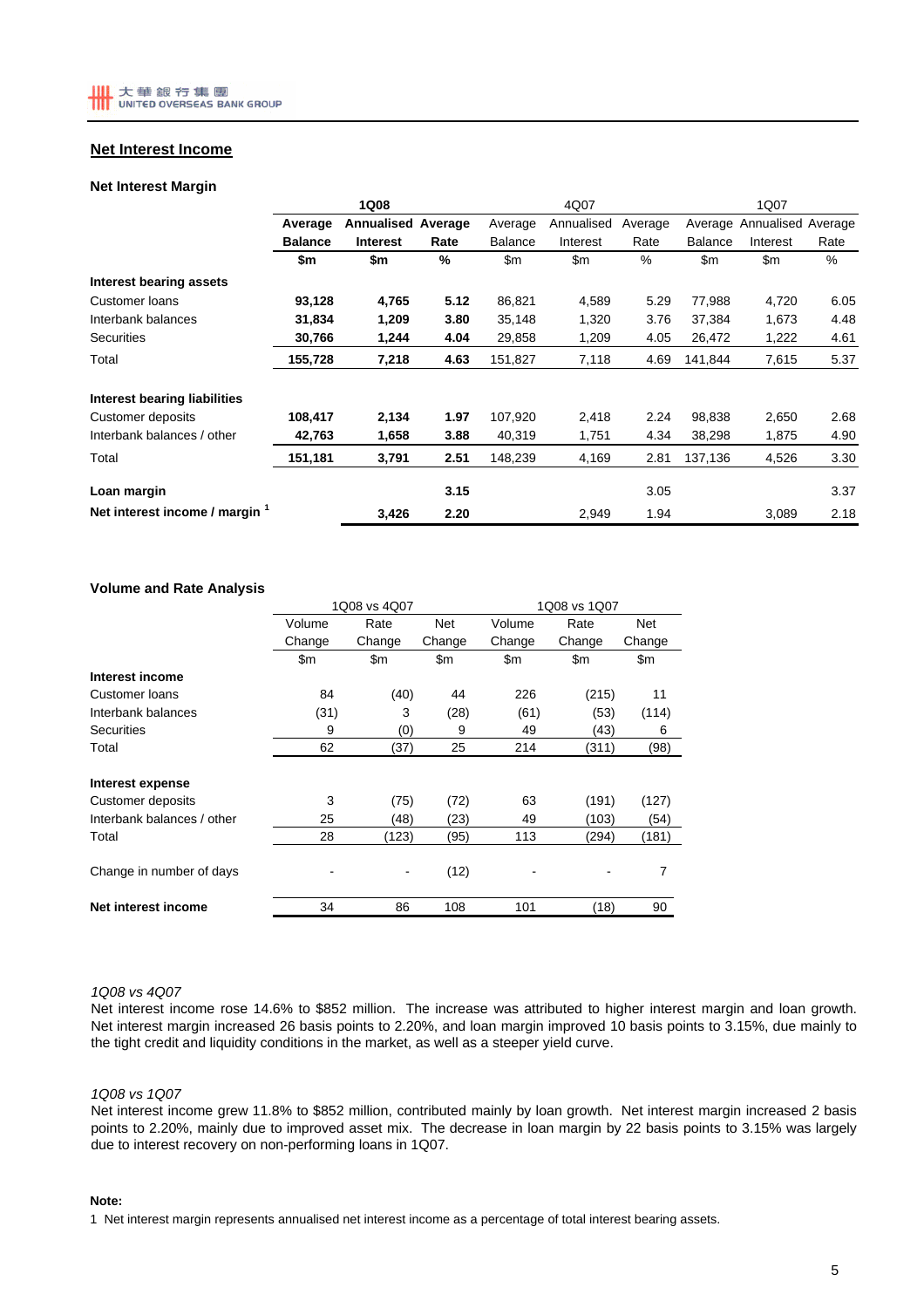

## **Non-Interest Income**

|                                                                                        | <b>1Q08</b>     | 4Q07             | $+$ /(-)                     | 1Q07         | $+$ /(-)                 |
|----------------------------------------------------------------------------------------|-----------------|------------------|------------------------------|--------------|--------------------------|
|                                                                                        | \$m             | \$m\$            | $\%$                         | \$m\$        | %                        |
| Fee and commission income                                                              |                 |                  |                              |              |                          |
| Credit card                                                                            | 44              | 50               | (13.3)                       | 38           | 14.9                     |
| Fund management                                                                        | 55              | 108              | (49.1)                       | 62           | (10.7)                   |
| Futures broking                                                                        | 9               | 8                | 9.9                          | 9            | (0.3)                    |
| Investment-related                                                                     | 30              | 67               | (55.6)                       | 40           | (24.5)                   |
| Loan-related                                                                           | 74              | 56               | 32.0                         | 44           | 69.8                     |
| Service charges                                                                        | 21              | 22               | (6.5)                        | 18           | 16.0                     |
| Trade-related                                                                          | 53              | 48               | 11.8                         | 42           | 26.8                     |
| Other                                                                                  | 17              | 10               | 73.4                         | 7            | 144.2                    |
|                                                                                        | 303             | $\overline{370}$ | (18.0)                       | 259          | 17.1                     |
| <b>Dividend income</b>                                                                 | 3               | 6                | (54.6)                       | 3            | (18.7)                   |
| <b>Rental income</b>                                                                   | 24              | 22               | 9.2                          | 16           | 50.0                     |
| Other operating income<br>Net gain / (loss) from:                                      |                 |                  |                              |              |                          |
| <b>Trading activities</b>                                                              | $\overline{6}$  | 25               | (75.6)                       | 29           | (79.6)                   |
| Non-trading activities                                                                 |                 |                  |                              |              |                          |
| Financial instruments measured at fair value                                           |                 |                  |                              |              |                          |
| to profit and loss                                                                     | (53)            | (29)             | (84.5)                       | 16           | (441.7)                  |
| Available-for-sale assets and other                                                    | 79              | 96               | (17.0)                       | 33           | 143.4                    |
|                                                                                        | $\overline{32}$ | 92               | (64.7)                       | 78           | (58.4)                   |
| Other income                                                                           | 51              | 42               | 23.0                         | 75           | (31.9)                   |
|                                                                                        | 84              | 133              | (37.2)                       | 153          | (45.3)                   |
| Total                                                                                  | 414             | 532              | (22.1)                       | 432          | (4.1)                    |
| Fee and commission income / Total income (%)<br>Non-interest income / Total income (%) | 24.0<br>32.7    | 29.0<br>41.7     | $(5.0)$ % pt<br>$(9.0)$ % pt | 21.7<br>36.2 | 2.3 % pt<br>$(3.5)$ % pt |

#### *1Q08 vs 4Q07*

Non-interest income declined 22.1% to \$414 million. The decrease was mainly due to lower fee and commission income from fund management and investment-related activities, and lower trading and investment income. These were partly offset by higher fee income from loan-related activities.

#### *1Q08 vs 1Q07*

Non-interest income decreased 4.1% to \$414 million. The lower trading and investment income was partially offset by higher fee and commission income, largely from loan-related and trade-related activities.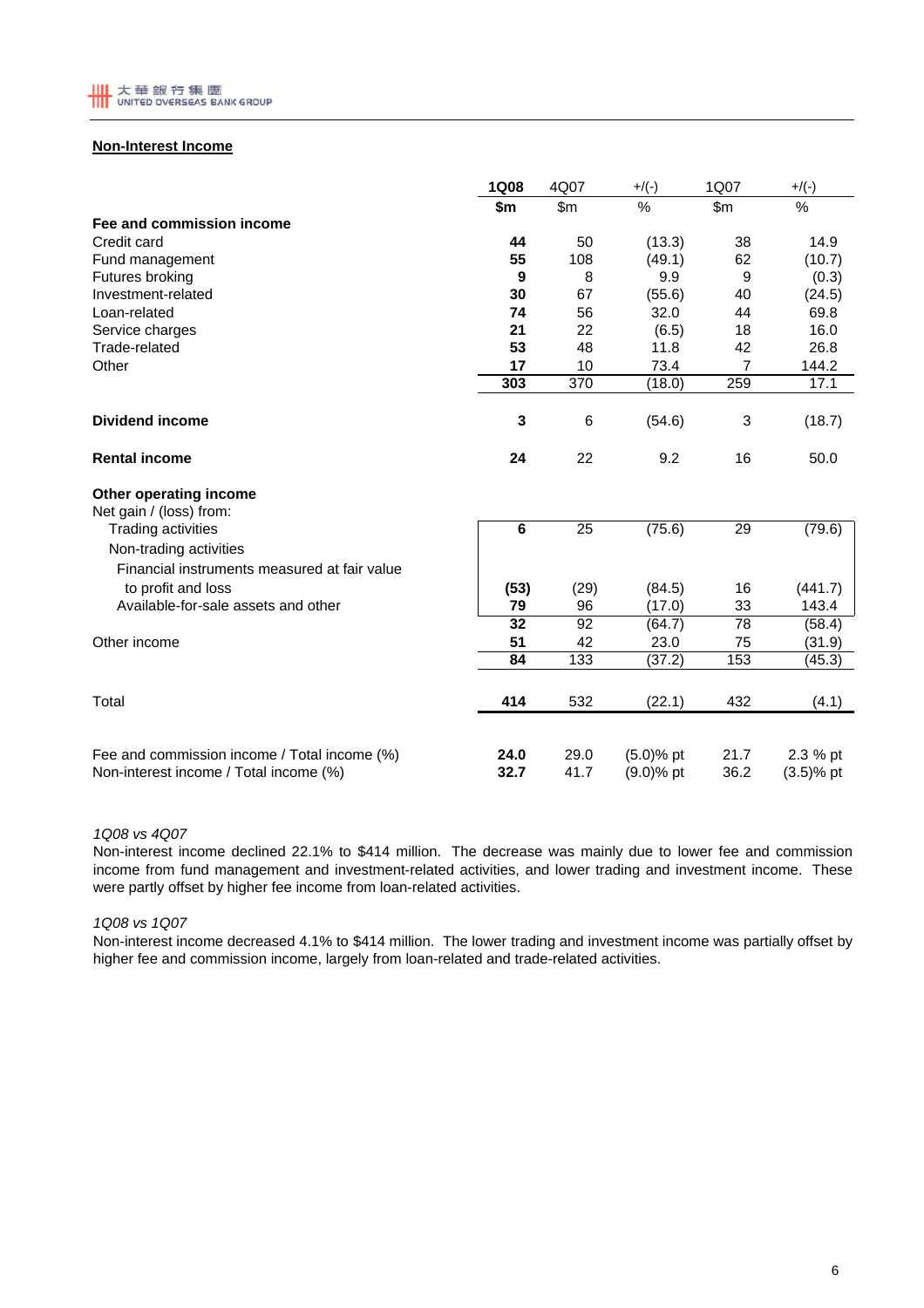

## **Operating Expenses**

|                                               | <b>1Q08</b> | 4Q07   | $+$ /(-)     | 1Q07   | $+$ /(-)     |
|-----------------------------------------------|-------------|--------|--------------|--------|--------------|
|                                               | \$m         | \$m\$  | %            | \$m\$  | %            |
| <b>Staff costs</b>                            | 267         | 279    | (4.5)        | 241    | 10.6         |
| Other operating expenses                      |             |        |              |        |              |
| Revenue-related                               | 116         | 159    | (27.4)       | 114    | 1.0          |
| Occupancy-related                             | 45          | 44     | 1.7          | 40     | 13.4         |
| IT-related                                    | 37          | 38     | (0.7)        | 42     | (11.3)       |
| Other                                         | 32          | 36     | (11.2)       | 35     | (8.1)        |
|                                               | 230         | 277    | (17.0)       | 231    | (0.5)        |
|                                               |             |        |              |        |              |
| Total                                         | 496         | 556    | (10.7)       | 472    | 5.2          |
|                                               |             |        |              |        |              |
| Of which:                                     |             |        |              |        |              |
| Depreciation of assets                        | 33          | 35     | (4.4)        | 35     | (5.4)        |
| Total IT costs <sup>1</sup>                   | 67          | 67     | (0.1)        | 70     | (4.4)        |
| Total IT costs / Total operating expenses (%) | 13.4        | 12.0   | 1.4 % pt     | 14.8   | $(1.4)$ % pt |
| Expense / Income ratio (%)                    | 39.2        | 43.6   | $(4.4)$ % pt | 39.5   | $(0.3)$ % pt |
| Manpower (number)                             | 21,818      | 21,432 | 386 no.      | 20,461 | 1,357 no.    |

### *1Q08 vs 4Q07*

Total operating expenses decreased 10.7% to \$496 million. Staff costs reduced 4.5% to \$267 million, mainly due to lower bonus provision. Other operating expenses decreased 17.0% to \$230 million, largely due to higher expenses on business promotions in previous quarter. Expense-to-income ratio improved 4.4% points to 39.2%.

### *1Q08 vs 1Q07*

Total operating expenses increased 5.2% to \$496 million. Staff costs rose 10.6% to \$267 million, primarily on increased headcount. Other operating expenses were flat at \$230 million. Expense-to-income ratio improved 0.3% point to 39.2%.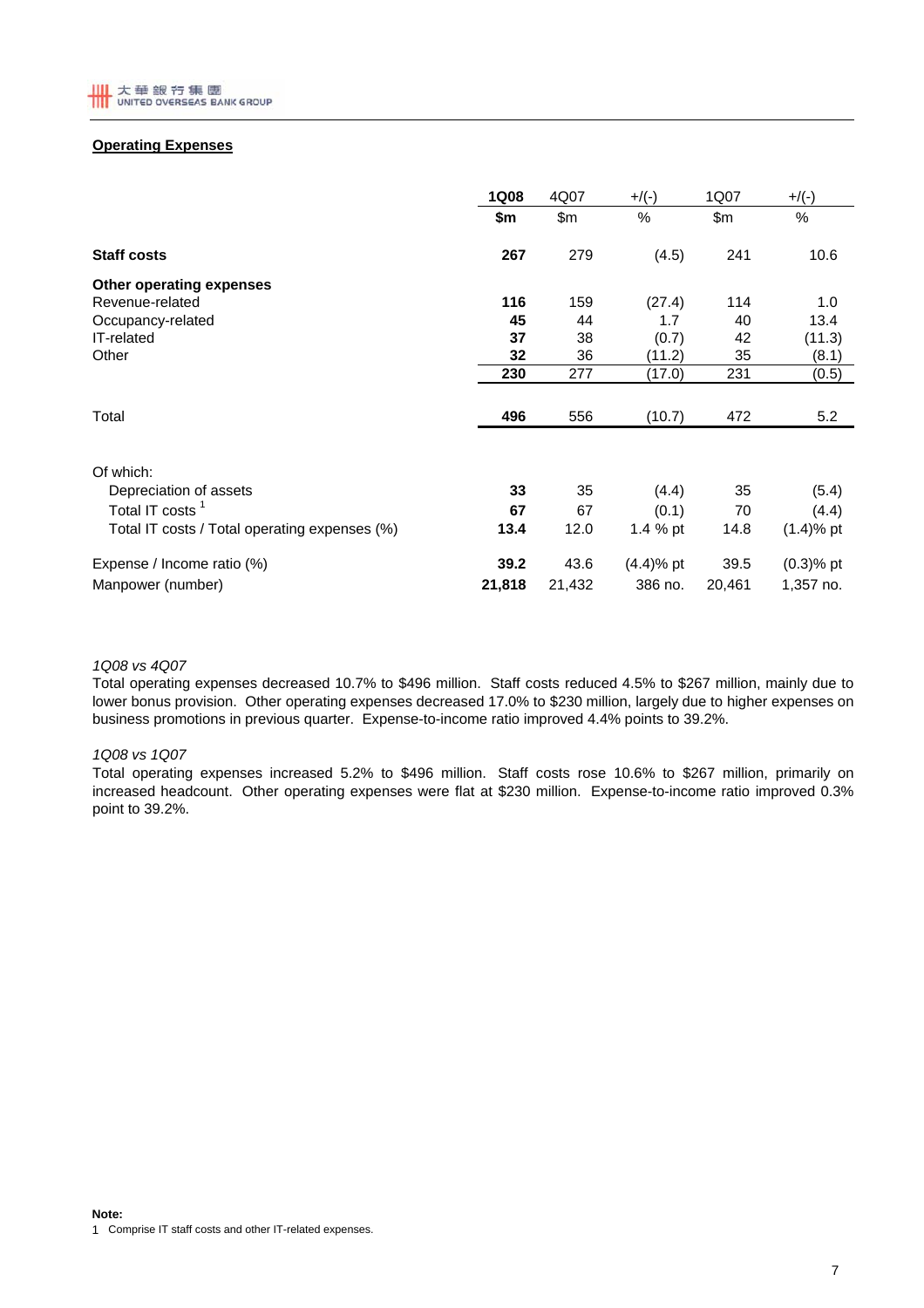

### **Impairment Charges**

|                                                      | <b>1Q08</b>  | 4Q07                     | $+$ /(-)  | 1Q07 | $+$ /(-)  |
|------------------------------------------------------|--------------|--------------------------|-----------|------|-----------|
|                                                      | \$m          | \$m                      | %         | \$m  | $\%$      |
| Individual impairment on loans                       |              |                          |           |      |           |
| Singapore                                            | (3)          | 22                       | (113.7)   | 28   | (110.8)   |
| Malaysia                                             | 7            | 8                        | (8.5)     | 23   | (70.1)    |
| Thailand                                             | 6            | 24                       | (77.3)    | 35   | (84.5)    |
| Indonesia                                            | (0)          | (2)                      | 99.3      | 1    | (101.0)   |
| Greater China                                        | $\mathbf{2}$ | 3                        | (49.2)    | (3)  | <b>NM</b> |
| Other                                                | (1)          | 11                       | (109.1)   |      | (203.8)   |
|                                                      | 10           | 67                       | (85.2)    | 86   | (88.6)    |
| Individual impairment on securities and other assets | 32           | 61                       | (48.4)    | 1    | <b>NM</b> |
| Collective impairment                                | 48           | $\overline{\phantom{0}}$ | <b>NM</b> |      | <b>NM</b> |
| Total                                                | 89           | 128                      | (30.3)    | 87   | 1.8       |

#### *1Q08 vs 4Q07*

Impairment charges were \$89 million compared to \$128 million in 4Q07. The decrease was largely due to lower individual impairment on loans and CDO. These were partly negated by collective impairment provided for loans and CDO.

#### *1Q08 vs 1Q07*

Impairment charges increased 1.8% to \$89 million. The increase was mainly due to collective impairment provided for CDO and loans, and individual impairment on CDO and investments. These were partially offset by lower individual impairment on loans.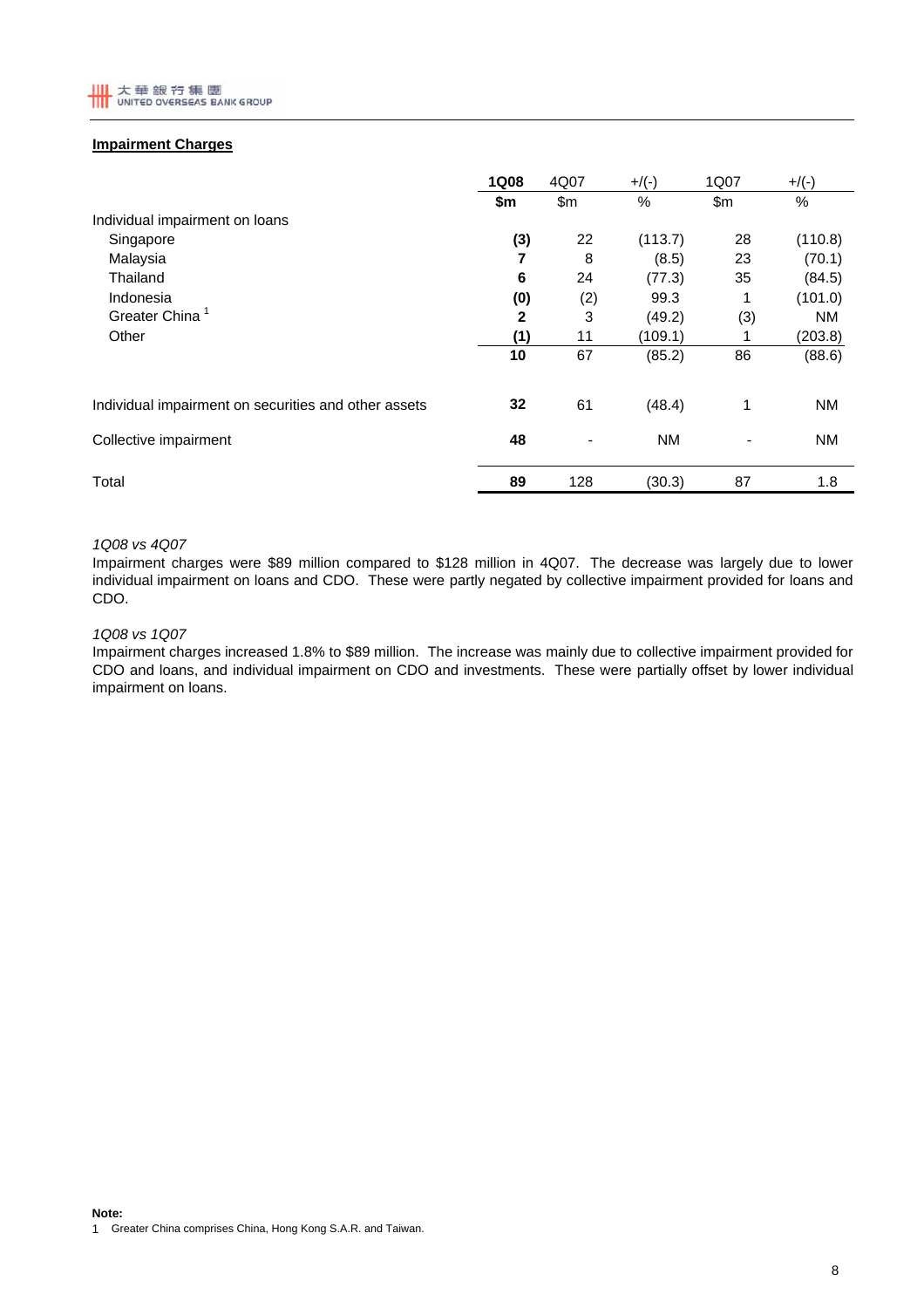

## **Customer Loans**

|                                                                              | Mar-08                 | Dec-07                 | Mar-07                   |
|------------------------------------------------------------------------------|------------------------|------------------------|--------------------------|
|                                                                              | \$m                    | \$m                    | \$m                      |
| Gross customer loans<br>Less: Individual impairment<br>Collective impairment | 96,257<br>597<br>1.286 | 94.583<br>645<br>1.270 | 81,563<br>1,248<br>1,273 |
| Net customer loans                                                           | 94.373                 | 92.669                 | 79.042                   |

|                                       | Mar-08 |       | Dec-07 |               | Mar-07 |       |
|---------------------------------------|--------|-------|--------|---------------|--------|-------|
|                                       | \$m    | %     | \$m\$  | $\frac{9}{6}$ | \$m\$  | %     |
| <b>By Industry</b>                    |        |       |        |               |        |       |
| Transport, storage and communication  | 5,508  | 5.7   | 5,312  | 5.6           | 4,232  | 5.2   |
| Building and construction             | 12,297 | 12.8  | 11.024 | 11.6          | 8,382  | 10.3  |
| Manufacturing                         | 10,029 | 10.4  | 9,840  | 10.4          | 9.444  | 11.6  |
| Non-bank financial institutions       | 15,893 | 16.5  | 16,277 | 17.2          | 12,829 | 15.7  |
| General commerce                      | 12,742 | 13.2  | 12,825 | 13.6          | 11,671 | 14.3  |
| Professionals and private individuals | 11,391 | 11.8  | 11,222 | 11.9          | 10,349 | 12.7  |
| Housing loans                         | 22,879 | 23.8  | 22,598 | 23.9          | 19,793 | 24.3  |
| Other                                 | 5,518  | 5.8   | 5,487  | 5.8           | 4,863  | 5.9   |
| Total (gross)                         | 96,257 | 100.0 | 94,583 | 100.0         | 81,563 | 100.0 |
| <b>By Currency</b>                    |        |       |        |               |        |       |
| Singapore dollar                      | 52,002 | 54.0  | 50,361 | 53.2          | 42,072 | 51.6  |
| US dollar                             | 14,559 | 15.1  | 14,146 | 15.0          | 12,859 | 15.8  |
| Malaysian ringgit                     | 11,141 | 11.6  | 10,821 | 11.4          | 9,150  | 11.2  |
| Thai baht                             | 6,370  | 6.6   | 6,967  | 7.4           | 7,198  | 8.8   |
| Indonesian rupiah                     | 2,443  | 2.6   | 2,332  | 2.5           | 2,224  | 2.7   |
| Other                                 | 9,741  | 10.1  | 9,956  | 10.5          | 8,061  | 9.9   |
| Total (gross)                         | 96,257 | 100.0 | 94,583 | 100.0         | 81,563 | 100.0 |
| <b>By Maturity</b>                    |        |       |        |               |        |       |
| Within 1 year                         | 37,244 | 38.7  | 38,499 | 40.7          | 34,626 | 42.4  |
| Over 1 year but within 3 years        | 16,414 | 17.0  | 13,764 | 14.6          | 10,715 | 13.1  |
| Over 3 years but within 5 years       | 13,650 | 14.2  | 14,324 | 15.1          | 10,728 | 13.2  |
| Over 5 years                          | 28,949 | 30.1  | 27,996 | 29.6          | 25,495 | 31.3  |
| Total (gross)                         | 96,257 | 100.0 | 94,583 | 100.0         | 81,563 | 100.0 |

Net customer loans grew 1.8% and 19.4% over 31 December 2007 and 31 March 2007 respectively to \$94,373 million as at 31 March 2008. The increase was broad-based across most of the industries.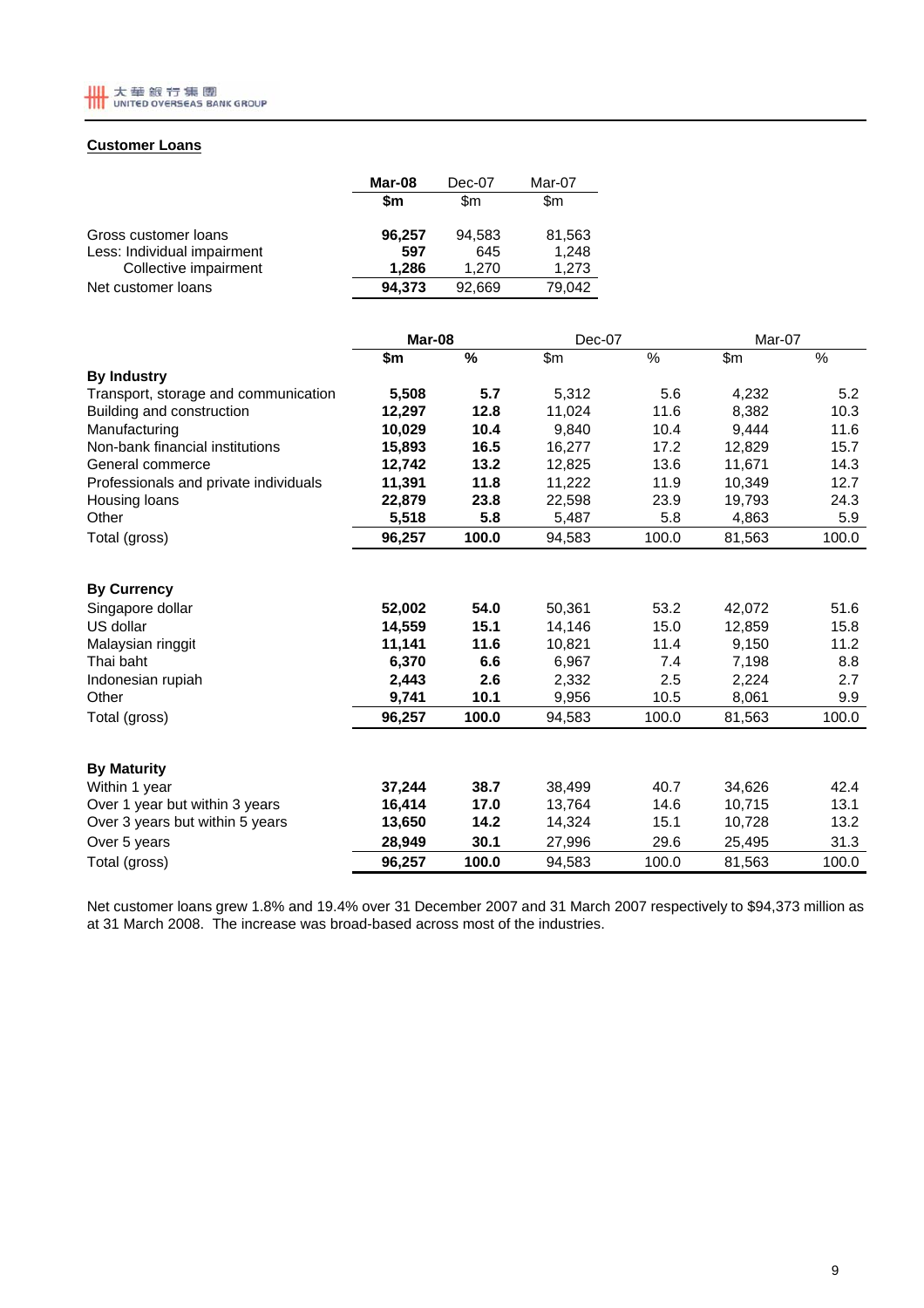

## **Total Deposits**

|                                           | Mar-08  |               | Dec-07  |       | Mar-07  |       |
|-------------------------------------------|---------|---------------|---------|-------|---------|-------|
|                                           | \$m     | $\frac{9}{6}$ | \$m\$   | %     | \$m\$   | %     |
| Banker deposits                           | 39,531  | 26.5          | 32,091  | 23.1  | 33,709  | 25.3  |
| Customer deposits                         | 109,580 | 73.5          | 106,967 | 76.9  | 99,674  | 74.7  |
| Total                                     | 149,111 | 100.0         | 139,059 | 100.0 | 133,384 | 100.0 |
| Loans / Deposits ratio (%)                |         | 86.1          |         | 86.6  |         | 79.3  |
| <b>By Maturity</b>                        |         |               |         |       |         |       |
| Within 1 year                             | 145,542 | 97.6          | 135,332 | 97.3  | 129,507 | 97.1  |
| Over 1 year but within 3 years            | 1,583   | 1.1           | 1,564   | 1.1   | 1,713   | 1.3   |
| Over 3 years but within 5 years           | 1,539   | 1.0           | 1,707   | 1.2   | 1,505   | 1.1   |
| Over 5 years                              | 448     | 0.3           | 456     | 0.4   | 659     | 0.5   |
| Total                                     | 149,111 | 100.0         | 139,059 | 100.0 | 133,384 | 100.0 |
| <b>Customer Deposits by Product Group</b> |         |               |         |       |         |       |
| <b>Fixed deposits</b>                     | 68,614  | 62.6          | 68,738  | 64.2  | 65,832  | 66.1  |
| Savings deposits                          | 22,523  | 20.6          | 19,044  | 17.8  | 17,088  | 17.1  |
| Current accounts                          | 15,261  | 13.9          | 15,369  | 14.4  | 12,825  | 12.9  |
| Other                                     | 3,183   | 2.9           | 3,817   | 3.6   | 3,928   | 3.9   |
| Total                                     | 109,580 | 100.0         | 106,967 | 100.0 | 99,674  | 100.0 |

Customer deposits increased 2.4% and 9.9% over 31 December 2007 and 31 March 2007 respectively to \$109,580 million as at 31 March 2008. The increase over both comparative quarters was largely from savings deposits.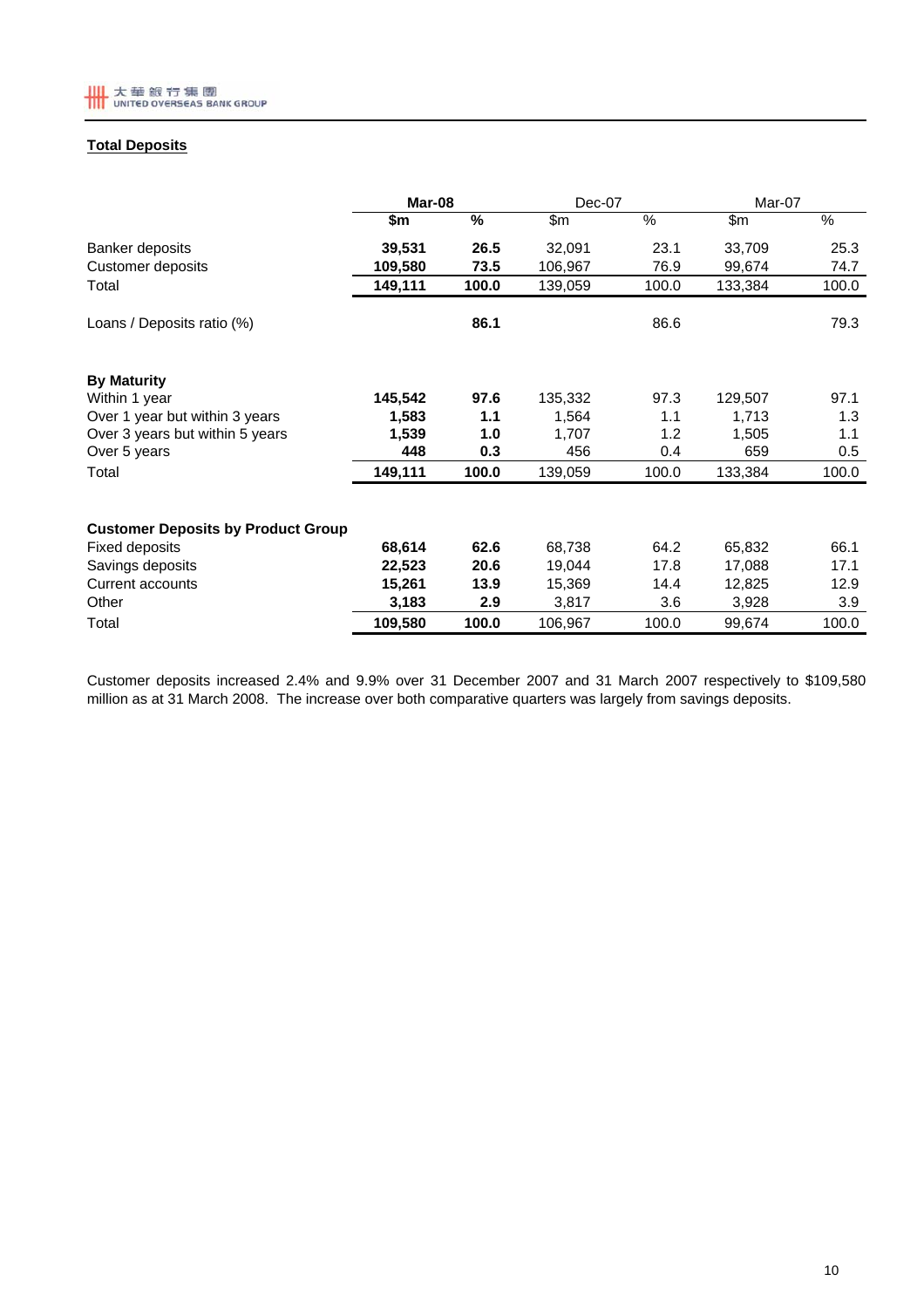

### **Debts Issued**

|                                 | Mar-08 | Dec-07 | Mar-07 |
|---------------------------------|--------|--------|--------|
|                                 | \$m    | \$m    | \$m    |
| <b>Subordinated debts</b>       |        |        |        |
| Due after one year (unsecured)  | 5,294  | 5.242  | 5,272  |
| Other debts issued              |        |        |        |
| Due within one year (secured)   |        |        | 788    |
| Due within one year (unsecured) | 469    | 923    | 101    |
| Due after one year (unsecured)  | 443    | 502    | 396    |
|                                 | 912    | 1,425  | 1,285  |
| Total                           | 6,206  | 6,666  | 6,556  |
|                                 |        |        |        |

### **Shareholders' Equity**

| Shareholders' equity                               | 16.992 | 17.329 | 17.507 |
|----------------------------------------------------|--------|--------|--------|
| Add: Revaluation surplus                           | 3.273  | 3.263  | ∣.489  |
| Shareholders' equity including revaluation surplus | 20.265 | 20.592 | 18.996 |

Shareholders' equity decreased 1.9% and 2.9% over 31 December 2007 and 31 March 2007 respectively to \$16,992 million as at 31 March 2008. The decrease was attributed mainly to revaluation loss on available-for-sale assets, partially offset by profit for the financial period.

As at 31 March 2008, revaluation surplus of \$3,273 million on the Group's properties was not recognised in the financial statements.

### **Changes in Ordinary Shares of the Bank**

|                                                                                                                                     |        | Number of shares ('000) |           |  |
|-------------------------------------------------------------------------------------------------------------------------------------|--------|-------------------------|-----------|--|
|                                                                                                                                     |        | <b>1Q08</b>             | 1Q07      |  |
| <b>Issued ordinary shares</b>                                                                                                       |        |                         |           |  |
| Balance at beginning of period                                                                                                      |        | 1,523,760               | 1,523,276 |  |
| Exercise of share options granted under the UOB 1999 Share Option Scheme                                                            |        | 46                      | 236       |  |
| Balance at end of period                                                                                                            |        | 1,523,806               | 1,523,512 |  |
| <b>Treasury shares</b>                                                                                                              |        |                         |           |  |
| Balance at beginning of period                                                                                                      |        | (11, 597)               |           |  |
| Share buyback                                                                                                                       |        | (6, 723)                |           |  |
| Balance at end of period                                                                                                            |        | (18, 320)               |           |  |
| Total                                                                                                                               |        | 1,505,486               | 1,523,512 |  |
|                                                                                                                                     |        |                         |           |  |
|                                                                                                                                     | Mar-08 | Dec-07                  | Mar-07    |  |
|                                                                                                                                     | '000   | '000                    | '000      |  |
| Number of new shares that would have been issued upon exercise of all<br>outstanding options under the UOB 1999 Share Option Scheme | 407    | 453                     | 716       |  |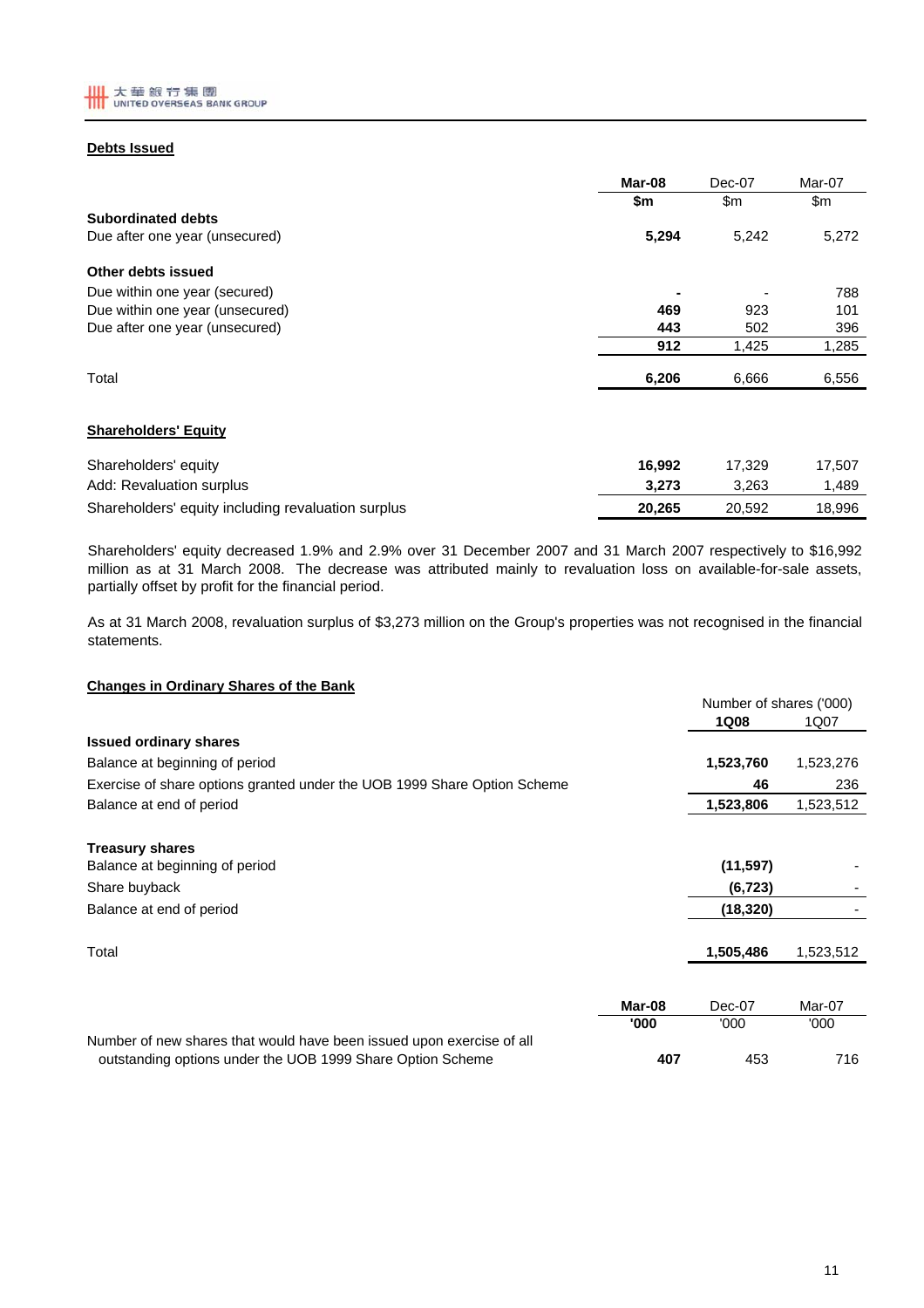

# **Non-Performing Assets**

|                                                                 | Mar-08 | Dec-07 | Mar-07 |
|-----------------------------------------------------------------|--------|--------|--------|
| Non-Performing Assets ("NPA") (\$m)                             |        |        |        |
| Loans ("NPL")                                                   | 1,602  | 1,713  | 2,983  |
| Debt securities                                                 | 284    | 2      | 3      |
| Total                                                           | 1,886  | 1,715  | 2,986  |
| <b>Cumulative Impairment (\$m)</b>                              |        |        |        |
| Individual                                                      | 832    | 647    | 1,250  |
| Collective                                                      | 1,312  | 1,270  | 1,273  |
| Total                                                           | 2,144  | 1,917  | 2,523  |
| Ratios (%)                                                      |        |        |        |
| NPL ratio $1$                                                   | 1.6    | 1.8    | 3.7    |
| NPA ratio <sup>2</sup>                                          | 1.0    | 1.0    | 1.8    |
| Cumulative impairment as % of gross customer loans <sup>3</sup> | 2.0    | 2.0    | 3.1    |
| Cumulative impairment as % of total assets                      | 1.2    | 1.1    | 1.5    |
| Collective impairment as % of                                   |        |        |        |
| gross customer loans net of individual impairment <sup>3</sup>  | 1.3    | 1.4    | 1.6    |

Group NPA of \$1,886 million as at 31 March 2008 constituted 1.0% (31 December 2007: 1.0% and 31 March 2007: 1.8%) of total assets.

Group NPL continued to manage down to \$1,602 million as at 31 March 2008. Correspondingly, NPL ratio improved to 1.6% from 1.8% and 3.7% as at 31 December 2007 and 31 March 2007 respectively.

**Notes:**

<sup>1</sup> Refer to non-performing loans (excluding debt securities and contingent assets) as a percentage of gross customer loans.

<sup>2</sup> Refer to non-performing assets (excluding contingent assets) as a percentage of total assets.

<sup>3</sup> Debt securities and contingent assets were excluded from the computation.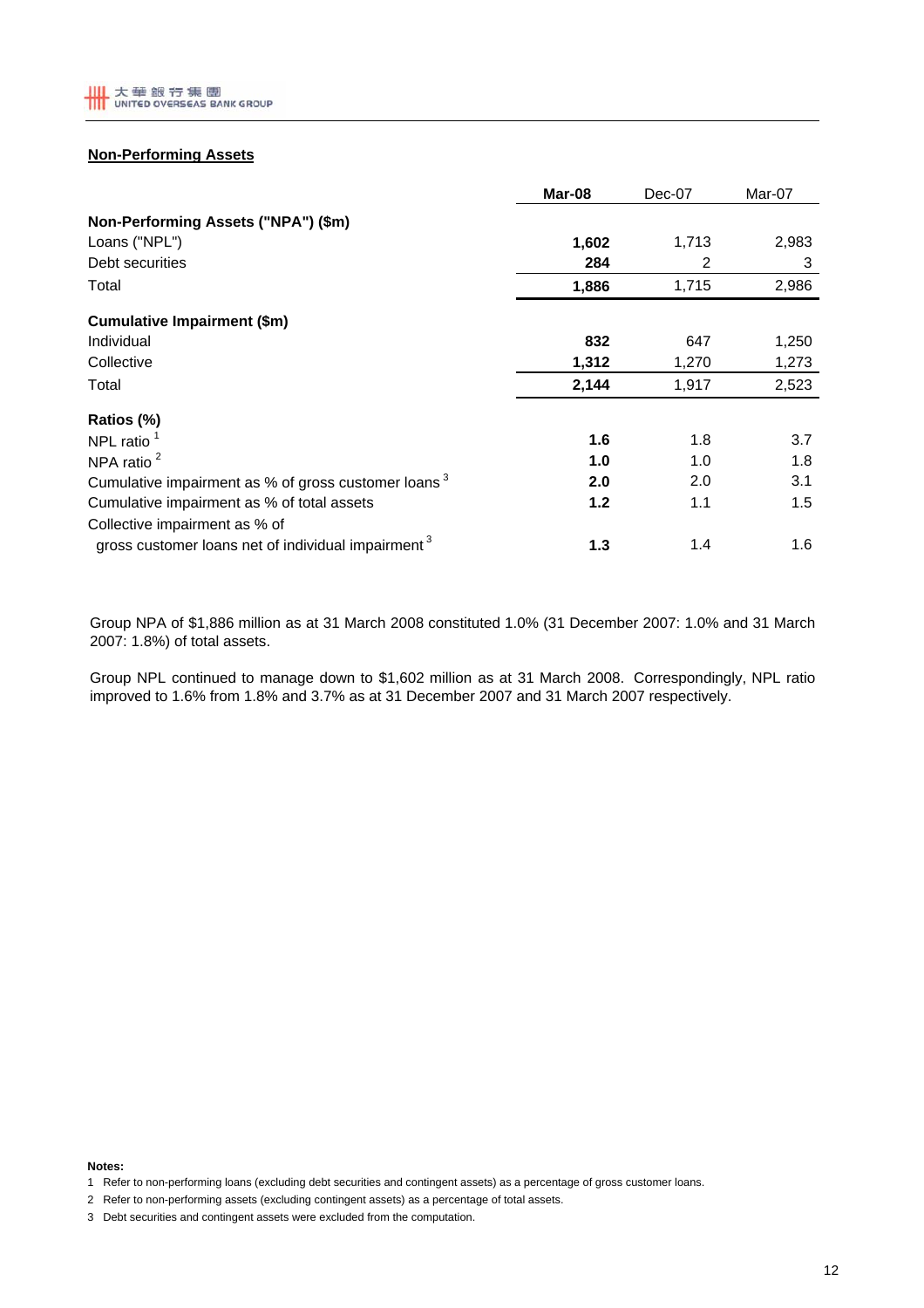

# **Non-Performing Assets** *(cont'd)*

|                                   |       | Mar-08 |       | Dec-07 | Mar-07 |       |
|-----------------------------------|-------|--------|-------|--------|--------|-------|
|                                   | \$m   | %      | \$m   | %      | \$m    | %     |
| <b>NPA by Grading</b>             |       |        |       |        |        |       |
| Substandard                       | 1,040 | 55.1   | 1,106 | 64.5   | 1,946  | 65.2  |
| Doubtful                          | 326   | 17.3   | 76    | 4.4    | 160    | 5.3   |
| Loss                              | 520   | 27.6   | 533   | 31.1   | 880    | 29.5  |
| Total                             | 1,886 | 100.0  | 1,715 | 100.0  | 2,986  | 100.0 |
| <b>Secured NPA</b>                |       |        |       |        |        |       |
| Secured                           | 928   | 49.2   | 1,001 | 58.4   | 1,648  | 55.2  |
| Unsecured                         | 958   | 50.8   | 714   | 41.6   | 1,338  | 44.8  |
| Total                             | 1,886 | 100.0  | 1,715 | 100.0  | 2,986  | 100.0 |
| Ageing of NPA (Days) <sup>1</sup> |       |        |       |        |        |       |
| Current                           | 529   | 28.1   | 203   | 11.8   | 278    | 9.3   |
| $\leq 90$                         | 151   | 8.0    | 216   | 12.6   | 278    | 9.3   |
| 91 to 180                         | 161   | 8.5    | 202   | 11.8   | 315    | 10.6  |
| $\geq 181$                        | 1,045 | 55.4   | 1,094 | 63.8   | 2,115  | 70.8  |
| Total                             | 1,886 | 100.0  | 1,715 | 100.0  | 2,986  | 100.0 |

|                                         | Mar-08     |                   | Dec-07     |            | Mar-07     |            |  |
|-----------------------------------------|------------|-------------------|------------|------------|------------|------------|--|
|                                         |            | <b>Individual</b> |            | Individual |            | Individual |  |
|                                         | <b>NPL</b> | Impairment        | <b>NPL</b> | Impairment | <b>NPL</b> | Impairment |  |
|                                         | \$m        | \$m               | \$m\$      | \$m        | \$m\$      | \$m        |  |
| <b>Restructured NPL for the quarter</b> |            |                   |            |            |            |            |  |
| Substandard                             | 6          | 1                 | 16         | 1          | 20         |            |  |
| Doubtful                                |            |                   | 3          | 2          |            |            |  |
| Loss                                    | 15         | 15                | 5          | 5          | 3          | 3          |  |
| Total                                   | 21         | 16                | 24         | 8          | 23         | 3          |  |
| <b>NPL by Industry</b>                  |            |                   |            |            |            |            |  |
| Transport, storage and communication    | 18         | $12 \,$           | 20         | 12         | 58         | 30         |  |
| Building and construction               | 132        | 44                | 145        | 46         | 391        | 145        |  |
| Manufacturing                           | 424        | 202               | 418        | 206        | 759        | 396        |  |
| Non-bank financial institutions         | 164        | 31                | 179        | 33         | 330        | 109        |  |
| General commerce                        | 313        | 152               | 347        | 171        | 644        | 311        |  |
| Professionals and private individuals   | 251        | 104               | 272        | 111        | 400        | 177        |  |
| Housing loans                           | 245        | 31                | 263        | 35         | 297        | 26         |  |
| Other                                   | 55         | 21                | 69         | 31         | 104        | 54         |  |
|                                         | 1,602      | 597               | 1,713      | 645        | 2,983      | 1,248      |  |

**Note:**

1 Where payment of interest or principal of an account is overdue, all outstanding balances of that account are deemed non-current and aged accordingly.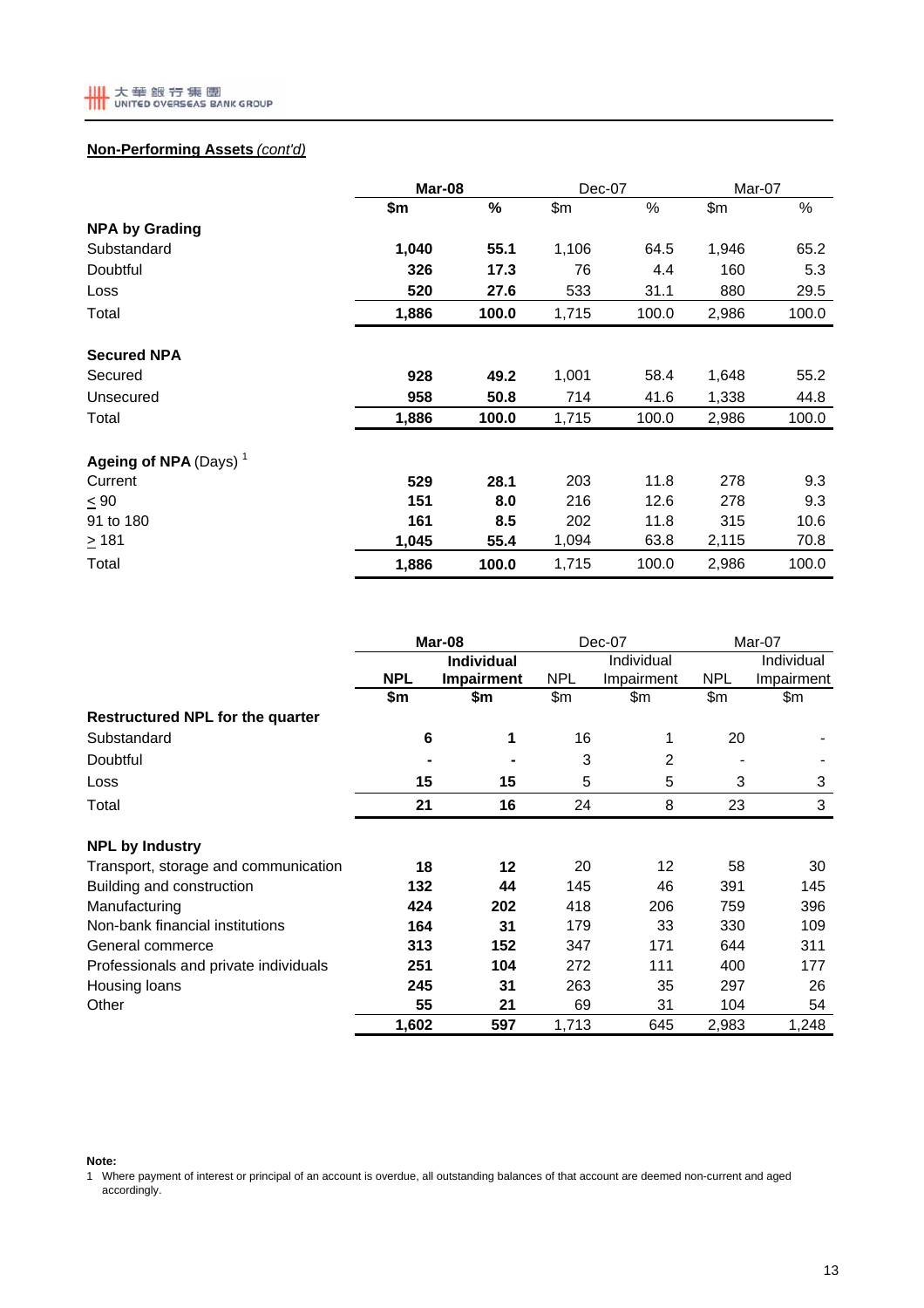

## **Non-Performing Assets** *(cont'd)*

|                      | <b>NPL</b> | <b>Cumulative</b><br>Impairment | <b>NPL</b><br>Ratio | <b>Secured</b><br><b>NPL</b><br>as % of<br>respective<br><b>NPL</b> | <b>Cumulative</b><br>Impairment<br>as % of<br>respective<br><b>NPL</b> |
|----------------------|------------|---------------------------------|---------------------|---------------------------------------------------------------------|------------------------------------------------------------------------|
|                      | \$m        | \$m                             | $\frac{9}{6}$       | %                                                                   | %                                                                      |
| <b>NPL by Region</b> |            |                                 |                     |                                                                     |                                                                        |
| Singapore            |            |                                 |                     |                                                                     |                                                                        |
| <b>Mar 08</b>        | 555        | 754                             | 0.9                 | 59.3                                                                | 135.9                                                                  |
| Dec 07               | 628        | 726                             | 1.1                 | 60.2                                                                | 115.6                                                                  |
| Mar 07               | 1,163      | 951                             | 2.4                 | 56.6                                                                | 81.7                                                                   |
| Malaysia             |            |                                 |                     |                                                                     |                                                                        |
| <b>Mar 08</b>        | 504        | 362                             | 4.1                 | 61.5                                                                | 71.8                                                                   |
| Dec 07               | 495        | 368                             | 4.2                 | 61.8                                                                | 74.3                                                                   |
| Mar 07               | 577        | 344                             | 5.8                 | 63.4                                                                | 59.6                                                                   |
| Thailand             |            |                                 |                     |                                                                     |                                                                        |
| Mar 08               | 393        | 315                             | 5.6                 | 45.5                                                                | 80.2                                                                   |
| Dec 07               | 436        | 348                             | 6.5                 | 45.6                                                                | 79.8                                                                   |
| Mar 07               | 841        | 694                             | 12.3                | 45.4                                                                | 82.5                                                                   |
| Indonesia            |            |                                 |                     |                                                                     |                                                                        |
| Mar 08               | 68         | 98                              | 1.8                 | 73.5                                                                | 144.1                                                                  |
| Dec 07               | 73         | 103                             | 2.0                 | 74.0                                                                | 141.1                                                                  |
| Mar 07               | 115        | 125                             | 3.5                 | 53.9                                                                | 108.7                                                                  |
| <b>Greater China</b> |            |                                 |                     |                                                                     |                                                                        |
| <b>Mar 08</b>        | 16         | 65                              | 0.5                 | 75.0                                                                | 406.3                                                                  |
| Dec 07               | 18         | 66                              | 0.6                 | 94.4                                                                | 366.7                                                                  |
| Mar 07               | 17         | 49                              | 0.6                 | 82.4                                                                | 288.2                                                                  |
| Other                |            |                                 |                     |                                                                     |                                                                        |
| <b>Mar 08</b>        | 66         | 289                             | 0.6                 | 72.7                                                                | 437.9                                                                  |
| Dec 07               | 63         | 304                             | 0.6                 | 73.0                                                                | 482.5                                                                  |
| Mar 07               | 270        | 358                             | 2.7                 | 60.7                                                                | 132.6                                                                  |
| Group NPL            |            |                                 |                     |                                                                     |                                                                        |
| Mar <sub>08</sub>    | 1,602      | 1,883                           | 1.6                 | 57.9                                                                | 117.5                                                                  |
| Dec 07               | 1,713      | 1,915                           | 1.8                 | 58.4                                                                | 111.8                                                                  |
| Mar 07               | 2,983      | 2,521                           | 3.7                 | 55.2                                                                | 84.5                                                                   |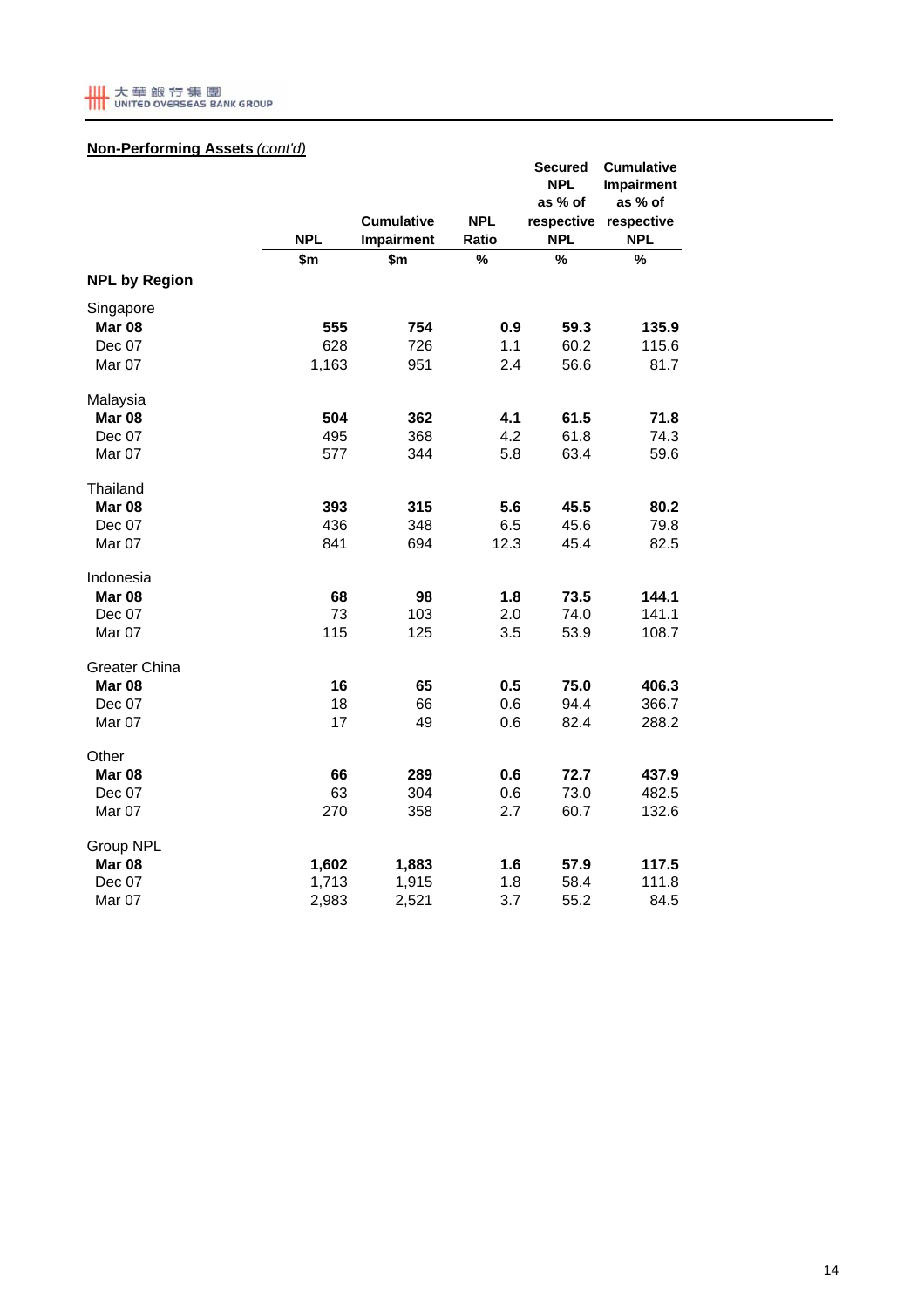

## **Performance by Business Segment**

|                                          |               |               |                  |                          | \$m           |
|------------------------------------------|---------------|---------------|------------------|--------------------------|---------------|
|                                          | <b>PFS</b>    | <b>IFS</b>    | <b>GMIM</b>      | Other                    | <b>Total</b>  |
| <b>1Q08</b>                              |               |               |                  |                          |               |
| Operating income                         | 463           | 535           | 244              | 24                       | 1,266         |
| Operating expenses<br>Impairment charges | (213)         | (163)<br>(12) | (98)             | (3)<br>(28)              | (477)<br>(89) |
| Amortisation of intangible assets        | (5)<br>(1)    | (2)           | (44)             |                          | (3)           |
| <b>Segment profit</b>                    | 244           | 358           | 102              | (7)                      | 697           |
| Unallocated corporate expenses           |               |               |                  |                          | (19)          |
| Share of profit of associates            |               |               |                  |                          | 22            |
| Profit before tax                        |               |               |                  |                          | 700           |
| <b>Segment assets</b>                    | 34,635        | 63,722        | 79,585           | 2,256                    | 180,198       |
| Intangible assets                        | 1,189         | 2,313         | 668              | 80                       | 4,250         |
| Investment in associates                 |               |               |                  |                          | 1,229         |
| Unallocated assets                       |               |               |                  |                          | 107           |
| <b>Total assets</b>                      |               |               |                  |                          | 185,784       |
| <b>Segment liabilities</b>               | 59,934        | 52,764        | 54,315           | 589                      | 167,602       |
| <b>Unallocated liabilities</b>           |               |               |                  |                          | 806           |
| <b>Total liabilities</b>                 |               |               |                  |                          | 168,408       |
| <b>Other information</b>                 |               |               |                  |                          |               |
| Gross customer loans                     | 34,270        | 61,987        |                  |                          | 96,257        |
| Non-performing loans                     | 496           | 1,106         |                  |                          | 1,602         |
| Individual impairment on loans           | 135           | 462           |                  |                          | 597           |
| Capital expenditure                      | 13            | 16            | 2                | 2                        | 33            |
| Depreciation of assets                   | 12            | 15            | 2                | 4                        | 33            |
|                                          |               |               |                  |                          |               |
| 1Q07                                     |               |               |                  |                          |               |
| Operating income                         | 396           | 506           | 305              | (13)                     | 1,194         |
| Operating expenses<br>Impairment charges | (183)<br>(13) | (141)<br>(51) | (101)            | (19)<br>(23)             | (444)<br>(87) |
| Amortisation of intangible assets        | (1)           | (2)           | $\blacksquare$   | $\overline{\phantom{a}}$ | (3)           |
| <b>Segment profit</b>                    | 199           | 312           | 204              | (55)                     | 660           |
| Unallocated corporate expenses           |               |               |                  |                          | (29)          |
| Share of profit of associates            |               |               |                  |                          | 47            |
| Profit before tax                        |               |               |                  |                          | 678           |
| <b>Segment assets</b>                    | 30,438        | 52,043        | 73,989           | 4,633                    | 161,103       |
| Intangible assets                        | 1,197         | 2,340         | 671              | 80                       | 4,288         |
| Investment in associates                 |               |               |                  |                          | 1,245         |
| Unallocated assets                       |               |               |                  |                          | 92            |
| <b>Total assets</b>                      |               |               |                  |                          | 166,728       |
| <b>Segment liabilities</b>               | 57,187        | 44,302        | 46,204           | 170                      | 147,863       |
| Unallocated liabilities                  |               |               |                  |                          | 972           |
| <b>Total liabilities</b>                 |               |               |                  |                          | 148,835       |
| <b>Other information</b>                 |               |               |                  |                          |               |
| Gross customer loans                     | 30,142        | 51,421        |                  |                          | 81,563        |
| Non-performing loans                     | 697           | 2,286         |                  |                          | 2,983         |
| Individual impairment on loans           | 203           | 1,045         |                  |                          | 1,248         |
| Capital expenditure                      | 13            | 12            | $\boldsymbol{2}$ | 42                       | 69            |
| Depreciation of assets                   | 14            | 13            | 2                | 6                        | 35            |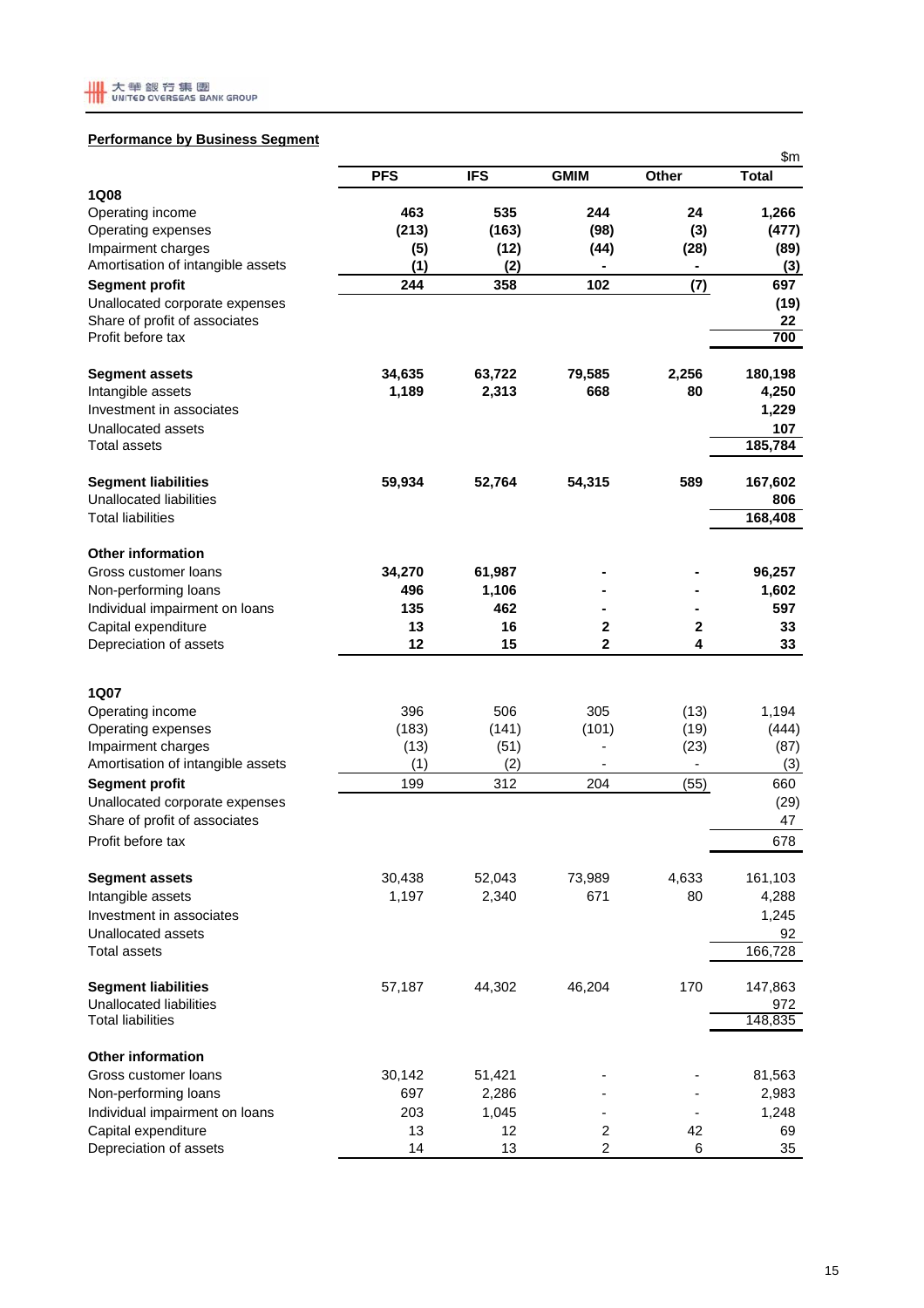

#### **Performance by Business Segment** *(cont'd)*

The Group's businesses are organised into four segments based on the types of products and services that it provides. These segments are Personal Financial Services ("PFS"), Institutional Financial Services ("IFS"), Global Markets and Investment Management ("GMIM") and Other.

#### **Personal Financial Services**

PFS segment covers Consumer, Privilege and Private Banking. Consumer Banking serves the mass individual customers with a wide range of products and services, including deposits, loans, investments, credit and debit cards and life assurance products. Privilege Banking provides an extended range of financial services, including wealth management, offshore and restricted products such as structured notes, funds of hedge funds, and high networth insurance plans to the wealthy and affluent customers. For the accredited investors and high networth individuals, Private Banking provides an elevated level of personal services and consultation.

Segment profit rose 22.6% to \$244 million in 1Q08. The increase was mainly attributed to higher fee income from insurance and credit card operations, and higher net interest income from loan growth. These were partially offset by higher staff costs and revenue-related expenses in line with the increased business activities.

#### **Institutional Financial Services**

IFS segment encompasses Commercial Banking, Corporate Banking, Corporate Finance and Capital Markets. Commercial Banking serves the small and medium-sized enterprises. Corporate Banking serves large local corporations, government-linked companies and agencies, including non-bank financial institutions. Both Commercial Banking and Corporate Banking provide customers with a broad range of products and services that include current accounts, deposits, lending, asset finance, trade finance, structured finance, cash management and cross-border payments. Corporate Finance serves corporations with services that include lead managing and underwriting equity offerings and providing corporate advisory services. Capital Markets specialises in providing solution-based structures to meet clients' financing requirements in the area of structuring, underwriting and arranging syndicated loans, project finance and structured finance, and underwriting and lead managing bond issues.

Segment profit grew 14.7% to \$358 million in 1Q08. The increase was mainly on net interest income from expanded loan portfolio, higher loan-related and trade-related fee income and lower loan impairment charges. These were partially negated by higher revenue-related expenses to support the business growth, and lower gain on sale of foreclosed securities.

#### **Global Markets and Investment Management**

GMIM segment provides a comprehensive range of treasury products and services, including foreign exchange, money market, fixed income, derivatives, margin trading, futures broking, gold products, as well as an array of structured products. It is a dominant player in Singapore dollar treasury instruments as well as a provider of banknote services in the region. It also engages in asset management, proprietary investment activities and the management of excess liquidity and capital funds.

Segment profit was lower by 50.0% to \$102 million in 1Q08 amidst the US sub-prime and liquidity crisis. The decrease was mainly due to impairment charges on CDO investments, mark-to-market losses on fixed income portfolio as opposed to gains in 1Q07, decrease in management, performance and structuring fees, and lower return on capital funds. These were partially offset by higher contributions from foreign exchange trading, active interest rate management and overseas treasuries.

#### **Other**

Other segment includes property-related activities and insurance businesses.

The segment recorded a lower loss of \$7 million in 1Q08 compared to a loss of \$55 million in 1Q07. This was mainly due to higher realised gain on investment securities, and higher rental income on properties due to increased rental and occupancy rates. These were partially offset by provision for a long-term investment.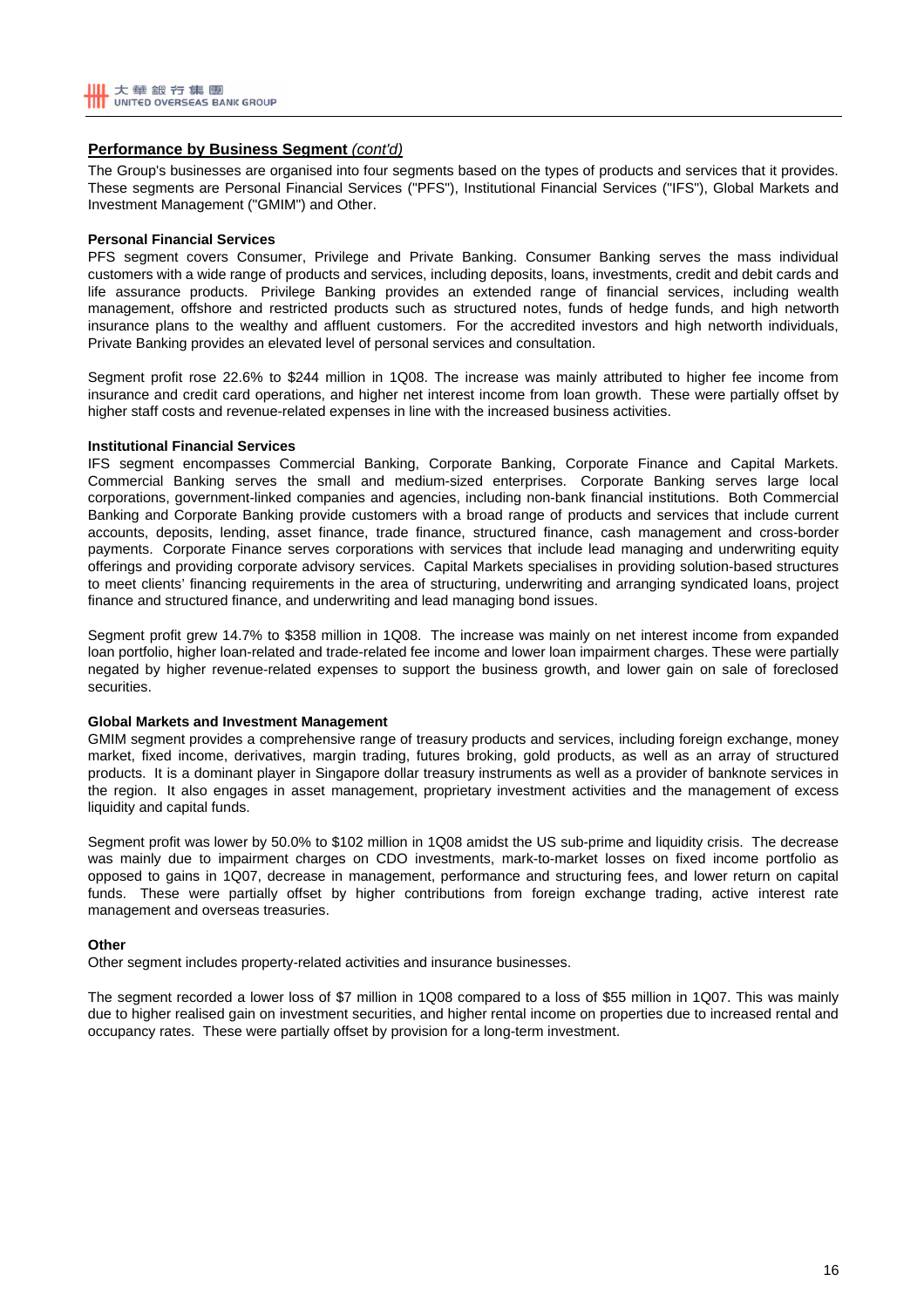# **Performance by Geographical Segment** <sup>1</sup>

|                               | <b>1Q08</b>    | 4Q07           | 1Q07           |
|-------------------------------|----------------|----------------|----------------|
|                               | \$m            | \$m\$          | \$m\$          |
| <b>Total Operating Income</b> |                |                |                |
| Singapore                     | 792            | 745            | 740            |
| Malaysia                      | 144            | 152            | 141            |
| Thailand                      | 114            | 122            | 107            |
| Indonesia                     | 65             | 52             | 70             |
| <b>Greater China</b>          | 29             | 70             | 37             |
| Other                         | 122            | 134            | 99             |
| Total                         | 1,266          | 1,275          | 1,194          |
|                               |                |                |                |
| <b>Profit before Tax</b>      |                |                |                |
| Singapore                     | 485            | 412            | 495            |
| Malaysia                      | 80             | 77             | 69             |
| Thailand                      | 31             | 22             | (3)            |
| Indonesia                     | 27             | 22             | 37             |
| <b>Greater China</b>          | $(4)^2$        | 26             | 22             |
| Other                         | 83             | 80             | 61             |
|                               | 703            | 639            | 681            |
| Intangible assets amortised   | (3)            | (2)            | (3)            |
| Total                         | 700            | 637            | 678            |
|                               | Mar-08         |                |                |
|                               |                | Dec-07         | Mar-07         |
|                               | \$m            | \$m\$          | \$m            |
| <b>Total Assets</b>           |                |                |                |
| Singapore                     | 118,591        | 111,305        | 105,677        |
| Malaysia                      | 17,680         | 15,771         | 15,303         |
| Thailand<br>Indonesia         | 9,724          | 9,740          | 10,195         |
| <b>Greater China</b>          | 3,960<br>7,947 | 3,943<br>7,644 | 3,799<br>7,363 |
| Other                         | 23,632         | 22,282         | 20,103         |
|                               | 181,534        | 170,685        | 162,440        |
| Intangible assets             | 4,250          | 4,265          | 4,288          |
|                               |                |                |                |
| Total                         | 185,784        | 174,950        | 166,728        |

**Notes:**

1 Based on the location where the transactions and assets are booked which approximates that based on the location of the customers and assets. Information is stated after elimination of inter-segment transactions.

2 The loss was due to revaluation loss on the USD capital injection in China. The USD exposure was fully hedged at the Group and a corresponding revaluation gain was registered in Singapore. Excluding the revaluation loss, Greater China would have recorded a pre-tax profit of \$26m for 1Q08.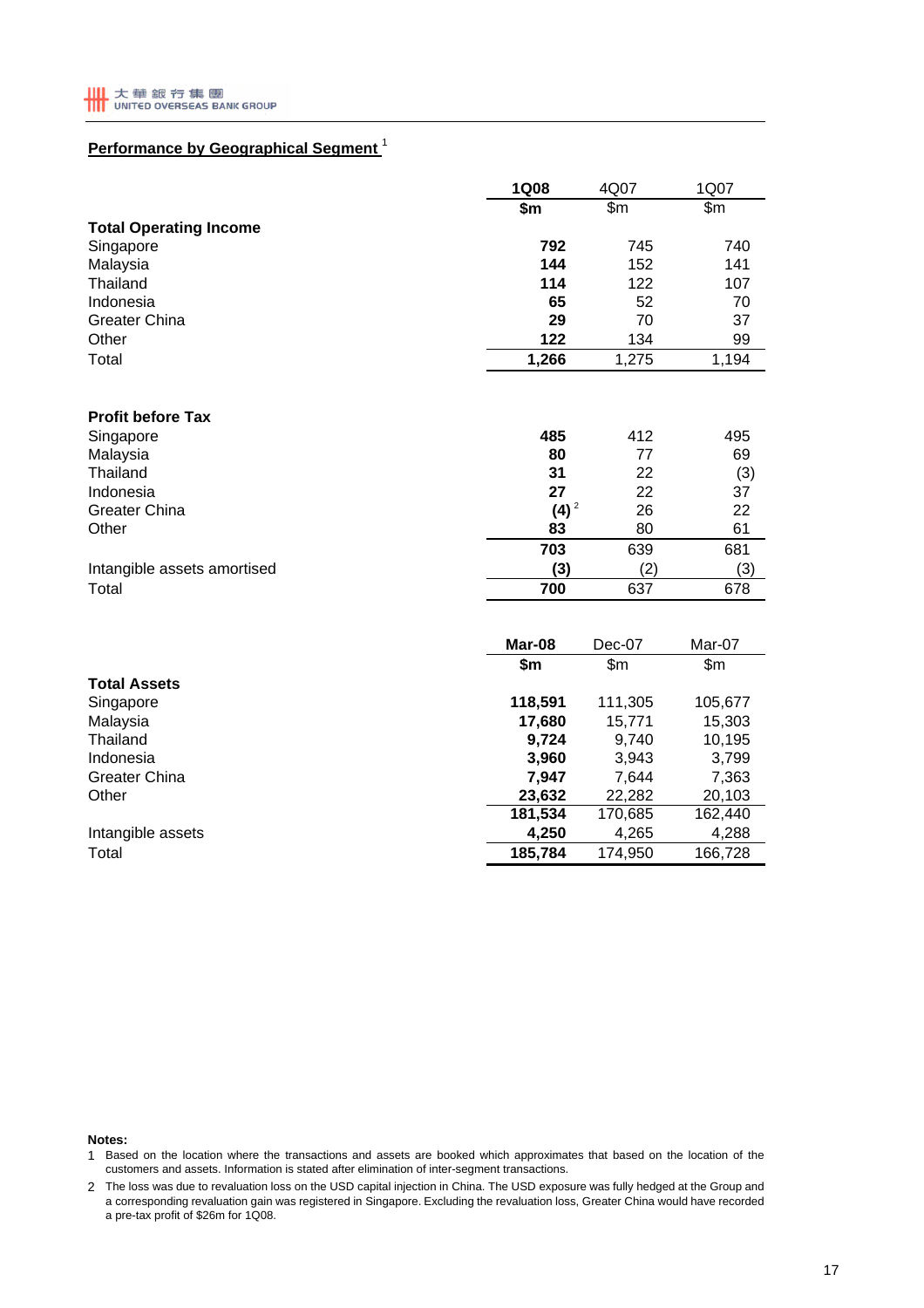

# **Capital Adequacy Ratios**

|                                          | Mar-08   | Dec-07        | Mar-07  |
|------------------------------------------|----------|---------------|---------|
|                                          | \$m      | $\mathsf{Sm}$ | \$m\$   |
| <b>Tier 1 capital</b>                    |          |               |         |
| Share capital                            | 1,894    | 2,014         | 2,250   |
| Subsidiary preference shares             | 832      | 832           | 832     |
| Disclosed reserves / other               | 14,134   | 13,894        | 13,671  |
| Capital deductions                       |          |               |         |
| Intangible assets                        | (4, 264) | (4,279)       | (4,302) |
| Other                                    | (585)    |               |         |
|                                          | 12,011   | 12,461        | 12,451  |
| <b>Upper Tier 2 capital</b>              |          |               |         |
| Cumulative collective impairment / other | 724      | 1,511         | 1,501   |
| Subordinated notes                       | 5,249    | 5,196         | 5,222   |
| Capital deductions                       | (585)    |               |         |
|                                          | 5,388    | 6,707         | 6,723   |
| Capital deductions                       |          | (1,086)       | (1,056) |
| <b>Total capital</b>                     | 17,399   | 18,082        | 18,118  |
|                                          |          |               |         |
| Risk-weighted assets <sup>1</sup>        | 121,304  | 124,772       | 111,781 |
| Capital adequacy ratios ("CAR")          |          |               |         |
| Tier 1                                   | 9.9%     | 10.0%         | 11.1%   |
| Total                                    | 14.3%    | 14.5%         | 16.2%   |

The Group adopted Basel II framework for its CAR computation in accordance with the revised MAS Notice 637 with effect from January 2008.

Group tier 1 CAR and total CAR as at 31 March 2008 were 3.9% points and 4.3% points above the minimum 6% and 10% required by MAS respectively.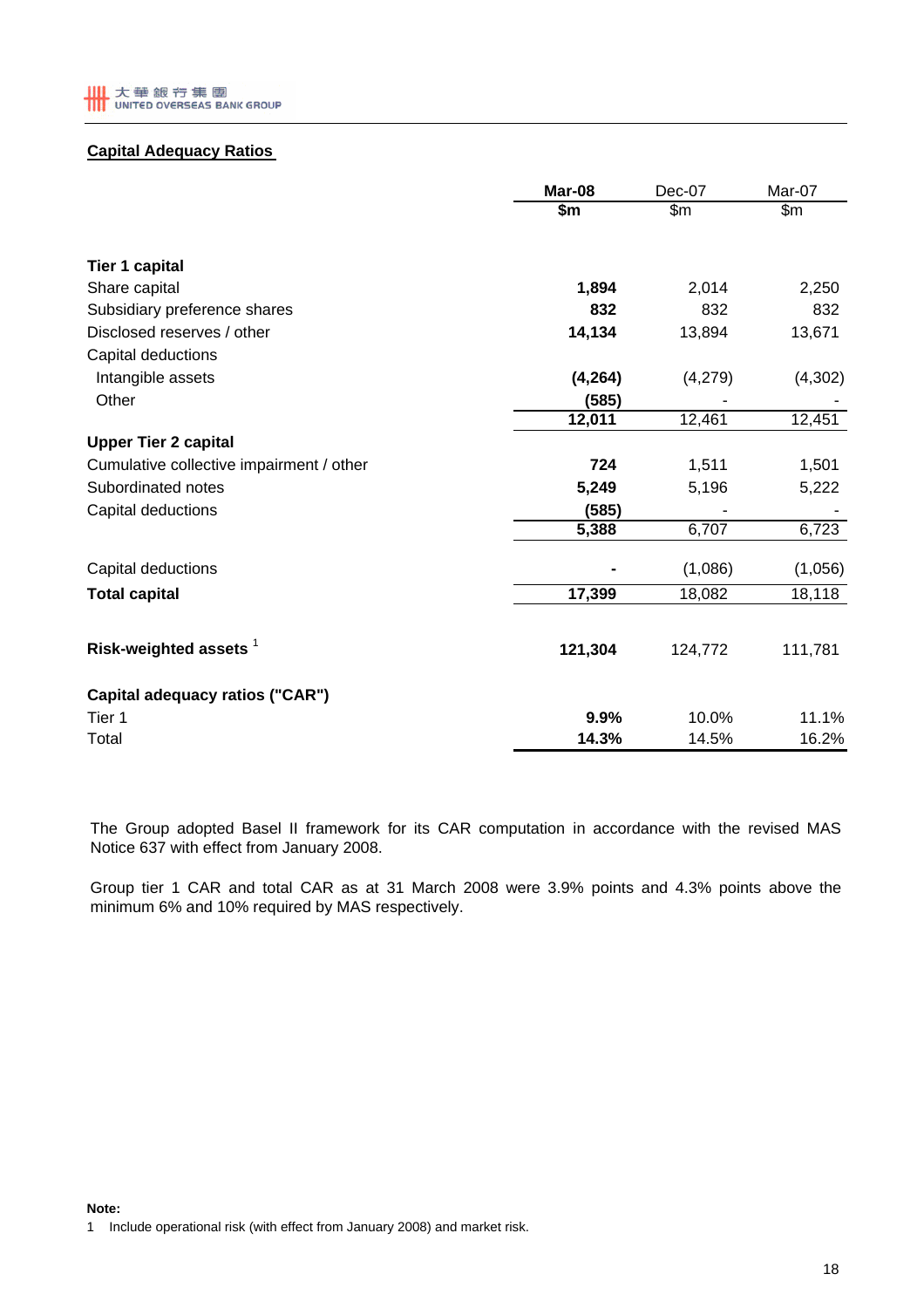# **Consolidated Profit and Loss Account (Unaudited)**

|                                                                | <b>1Q08</b>            | 4Q07                  | $+$ /(-)       | 1Q07    | $+$ /(-)     |
|----------------------------------------------------------------|------------------------|-----------------------|----------------|---------|--------------|
|                                                                | $\overline{\text{sm}}$ | $\mathsf{Sm}$         | %              | \$m     | %            |
| Interest income                                                | 1,795                  | 1,794                 |                | 1,878   | (4.4)        |
| Less: Interest expense                                         | 943                    | 1,051                 | (10.3)         | 1,116   | (15.5)       |
| Net interest income                                            | 852                    | 743                   | 14.6           | 762     | 11.8         |
| Dividend income                                                | 3                      | 6                     | (54.6)         | 3       | (18.7)       |
| Fee and commission income                                      | 303                    | 370                   | (18.0)         | 259     | 17.1         |
| Rental income                                                  | 24                     | 22                    | 9.2            | 16      | 50.0         |
| Other operating income                                         | 84                     | 133                   | (37.2)         | 153     | (45.3)       |
| <b>Total non-interest income</b>                               | 414                    | 532                   | (22.1)         | 432     | (4.1)        |
| <b>Total operating income</b>                                  | 1,266                  | 1,275                 | (0.7)          | 1,194   | 6.1          |
| Less: Staff costs                                              | 267                    | 279                   | (4.5)          | 241     | 10.6         |
| Other operating expenses                                       | 230                    | 277                   | (17.0)         | 231     | (0.5)        |
| <b>Total operating expenses</b>                                | 496                    | 556                   | (10.7)         | 472     | 5.2          |
| Operating profit before amortisation<br>and impairment charges | 770                    | 719                   | 7.0            | 722     | 6.7          |
| Less: Intangible assets amortised<br>Impairment charges        | 3<br>89                | $\overline{2}$<br>128 | 21.9<br>(30.3) | 3<br>87 | (9.9)<br>1.8 |
| Operating profit after amortisation<br>and impairment charges  | 678                    | 589                   | 15.0           | 631     | 7.4          |
| Share of profit of associates                                  | 22                     | 48                    | (53.8)         | 47      | (53.1)       |
| Profit before tax                                              | 700                    | 637                   | 9.9            | 678     | 3.2          |
| Less: Tax                                                      | 163                    | 117                   | 40.0           | 145     | 12.9         |
| Profit for the financial period                                | 537                    | 521                   | 3.1            | 534     | 0.6          |
| Attributable to:                                               |                        |                       |                |         |              |
| <b>Equity holders of the Bank</b>                              | 529                    | 506                   | 4.6            | 518     | 2.1          |
| Minority interests                                             | 8                      | 15                    | (47.8)         | 16      | (51.1)       |
|                                                                | 537                    | 521                   | 3.1            | 534     | 0.6          |
| Earnings per ordinary share (\$) <sup>1</sup>                  |                        |                       |                |         |              |
| <b>Basic</b>                                                   | 1.38                   | 1.31                  | 5.3            | 1.33    | 3.8          |
| <b>Diluted</b>                                                 | 1.38                   | 1.31                  | 5.3            | 1.33    | 3.8          |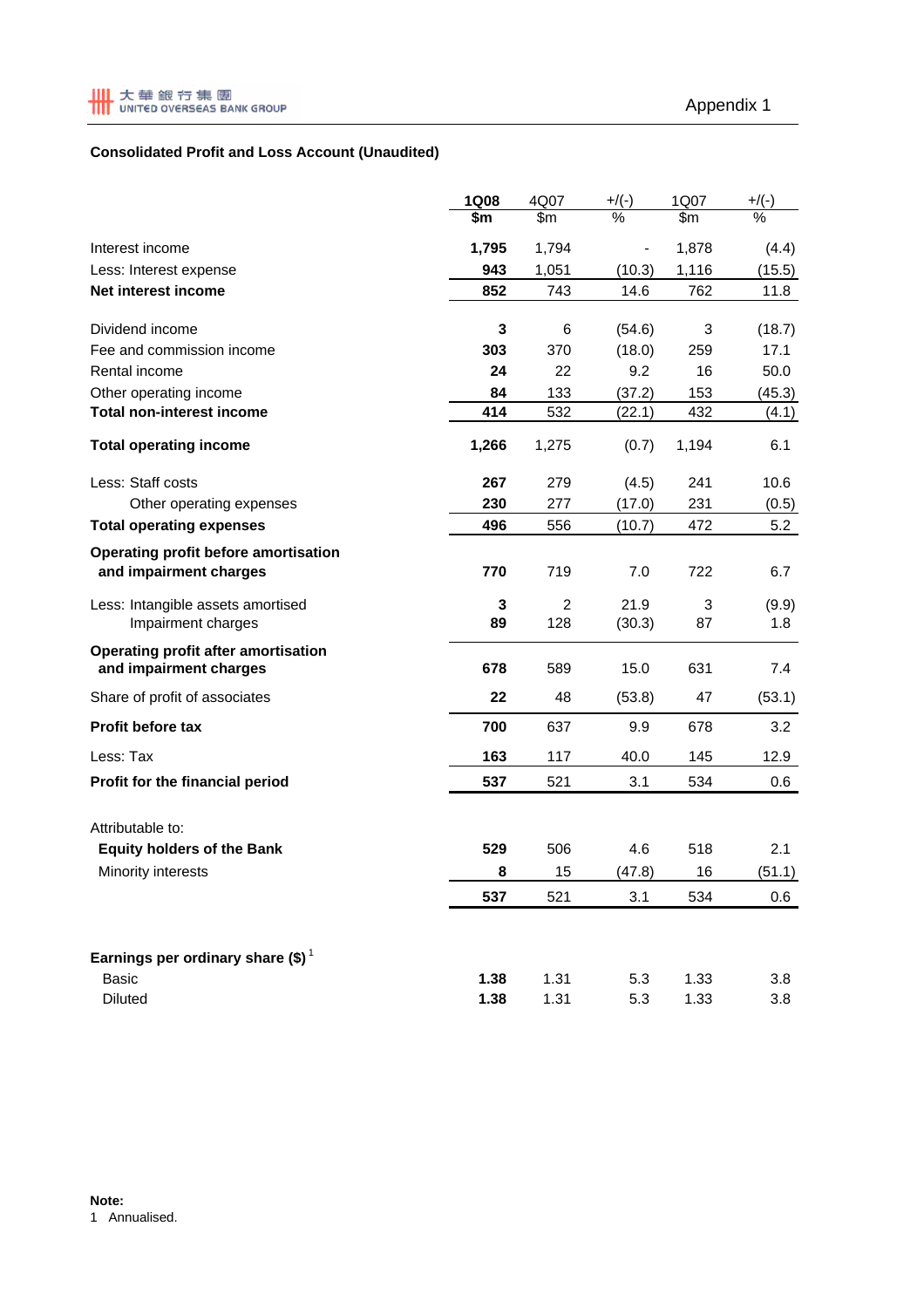# **Consolidated Balance Sheet (Unaudited)**

|                                                    | Mar-08  | Dec-07 $1$ | Mar-07  |
|----------------------------------------------------|---------|------------|---------|
|                                                    | \$m     | \$m\$      | \$m\$   |
| <b>Equity</b>                                      |         |            |         |
| Share capital                                      | 1,894   | 2,014      | 2,250   |
| Subsidiary preference shares                       | 832     | 832        | 832     |
| Capital reserves                                   | 3,024   | 3,714      | 4,148   |
| Statutory reserves                                 | 3,132   | 3,132      | 3,130   |
| Revenue reserves                                   | 7,847   | 7,328      | 6,858   |
| Share of reserves of associates                    | 263     | 310        | 288     |
| Equity attributable to equity holders of the Bank  | 16,992  | 17,329     | 17,507  |
| Minority interests                                 | 384     | 398        | 386     |
| Total                                              | 17,375  | 17,726     | 17,893  |
| <b>Liabilities</b>                                 |         |            |         |
| Deposits and balances of banks and agents          | 39,531  | 32,091     | 33,709  |
| Deposits and balances of non-bank customers        | 109,580 | 106,967    | 99,674  |
| Bills and drafts payable                           | 1,971   | 1,824      | 430     |
| Other liabilities                                  | 11,120  | 9,675      | 8,465   |
| Debts issued                                       | 6,206   | 6,666      | 6,556   |
| Total                                              | 168,408 | 157,224    | 148,835 |
| <b>Total equity and liabilities</b>                | 185,784 | 174,950    | 166,728 |
|                                                    |         |            |         |
| Assets                                             |         |            |         |
| Cash, balances and placements with central banks   | 21,222  | 17,667     | 18,804  |
| Singapore Government treasury bills and securities | 8,690   | 9,134      | 7,438   |
| Other government treasury bills and securities     | 4,650   | 3,482      | 3,086   |
| <b>Trading securities</b>                          | 525     | 410        | 486     |
| Placements and balances with banks and agents      | 18,940  | 15,207     | 24,014  |
| Loans to non-bank customers                        | 94,373  | 92,669     | 79,042  |
| Investment securities                              | 18,625  | 19,417     | 18,253  |
| Other assets                                       | 11,229  | 9,359      | 8,214   |
| Investment in associates                           | 1,229   | 1,261      | 1,245   |
| Properties and other fixed assets                  | 2,051   | 2,081      | 1,858   |
| Intangible assets                                  | 4,250   | 4,265      | 4,288   |
| Total                                              | 185,784 | 174,950    | 166,728 |
| <b>Off-Balance Sheet Items</b>                     |         |            |         |
| <b>Contingent liabilities</b>                      | 12,810  | 13,082     | 10,481  |
| <b>Financial derivatives</b>                       | 399,869 | 388,058    | 442,957 |
| Commitments                                        | 48,988  | 48,359     | 46,422  |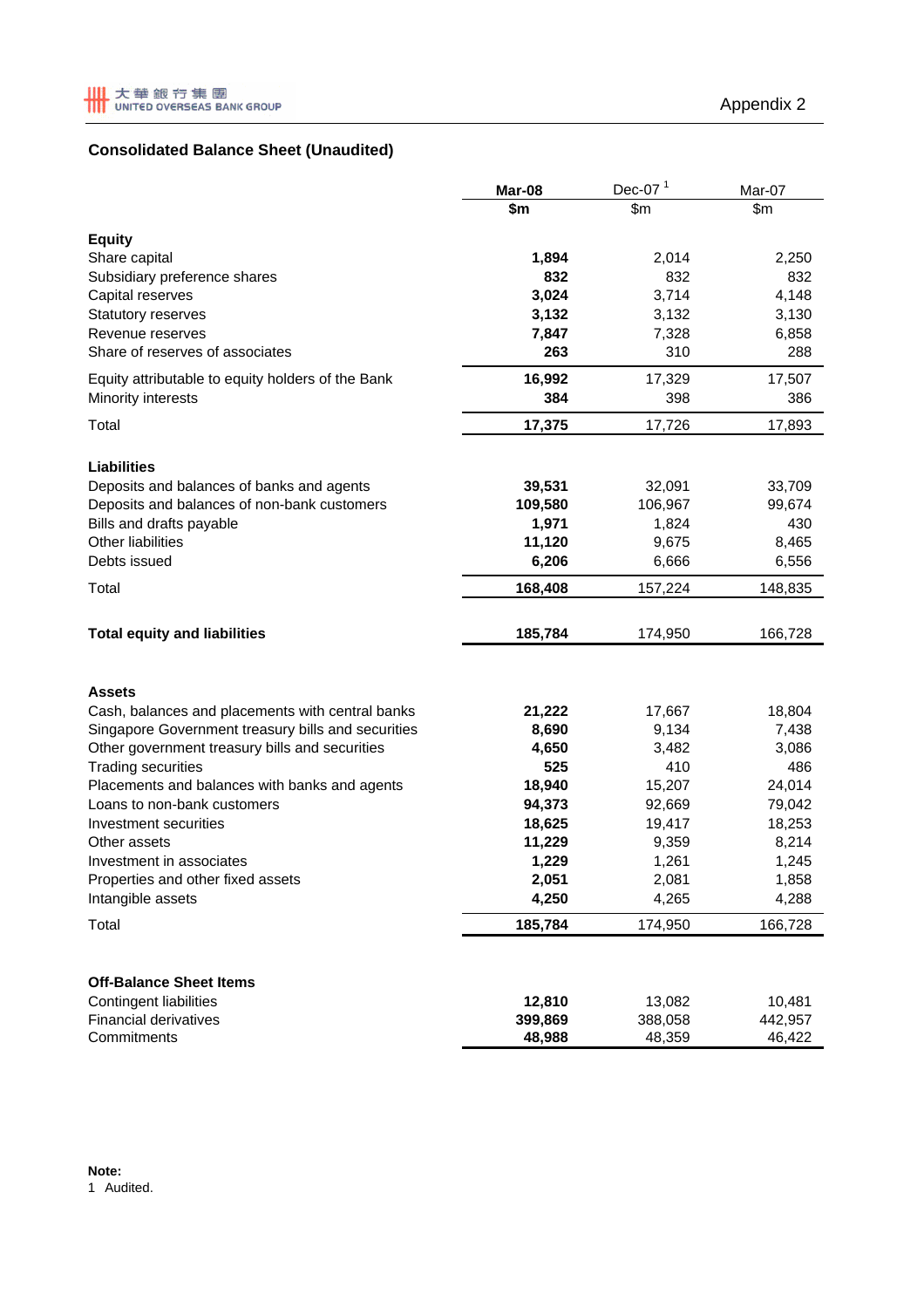

# **Consolidated Statement of Changes in Equity (Unaudited)**

|                                                                                                    | <b>Equity Attributable to Equity Holders of the Bank</b> |                                                  |                            |                                     |                            |                                       |                          |                                     |                               |
|----------------------------------------------------------------------------------------------------|----------------------------------------------------------|--------------------------------------------------|----------------------------|-------------------------------------|----------------------------|---------------------------------------|--------------------------|-------------------------------------|-------------------------------|
|                                                                                                    | Share<br>Capital                                         | <b>Subsidiary</b><br>Preference<br><b>Shares</b> | Capital<br><b>Reserves</b> | <b>Statutory</b><br><b>Reserves</b> | Revenue<br><b>Reserves</b> | Share of<br>Reserves of<br>Associates | Total                    | <b>Minority</b><br><b>Interests</b> | <b>Total</b><br><b>Equity</b> |
|                                                                                                    | \$m                                                      | \$m                                              | \$m                        | \$m                                 | \$m                        | \$m                                   | \$m                      | \$m                                 | \$m                           |
| Balance at 1 January 2008                                                                          | 2,014                                                    | 832                                              | 3,714                      | 3,132                               | 7,328                      | 310                                   | 17,329                   | 398                                 | 17,726                        |
| Currency translation adjustments                                                                   |                                                          | $\blacksquare$                                   | (126)                      |                                     |                            | ٠                                     | (126)                    | (6)                                 | (132)                         |
| Change in available-for-sale reserve                                                               |                                                          |                                                  |                            |                                     |                            |                                       |                          |                                     |                               |
| Net change in fair value<br>Transferred to profit and loss                                         |                                                          |                                                  | (549)                      |                                     |                            | ٠                                     | (549)                    | 6                                   | (543)                         |
| account on disposal / impairment                                                                   |                                                          |                                                  | (18)                       |                                     |                            | ٠                                     | (18)                     | (9)                                 | (27)                          |
| Change in share of associates'<br>reserves                                                         |                                                          |                                                  |                            |                                     |                            | (46)                                  | (46)                     | $\overline{\phantom{a}}$            | (46)                          |
| Total losses recognised directly<br>in equity                                                      |                                                          |                                                  | (694)                      |                                     |                            | (46)                                  | (740)                    | (9)                                 | (749)                         |
| Profit for the financial period                                                                    |                                                          |                                                  |                            |                                     | 529                        |                                       | 529                      | 8                                   | 537                           |
| Total gains / (losses) recognised<br>for the financial period                                      |                                                          |                                                  | (694)                      |                                     | 529                        | (46)                                  | (211)                    | (1)                                 | (212)                         |
| Transfer (from) / to revenue reserves                                                              |                                                          |                                                  | (0)                        | 0                                   | (0)                        |                                       |                          |                                     |                               |
| Change in minority interests                                                                       |                                                          |                                                  |                            |                                     |                            |                                       |                          | (0)                                 | (0)                           |
| <b>Dividends</b>                                                                                   |                                                          |                                                  |                            | ٠                                   | (10)                       | ٠                                     | (10)                     | (12)                                | (22)                          |
| Share buyback - held in treasury                                                                   | (120)                                                    |                                                  |                            |                                     |                            | ۰                                     | (120)                    | ٠                                   | (120)                         |
| Share-based payment                                                                                |                                                          |                                                  | 3                          |                                     |                            |                                       | 3                        |                                     | 3                             |
| Issue of shares under share<br>option scheme                                                       | 1                                                        |                                                  |                            |                                     |                            |                                       | 1                        |                                     | 1                             |
| Balance at 31 March 2008                                                                           | 1,894                                                    | 832                                              | 3,024                      | 3,132                               | 7,847                      | 263                                   | 16,992                   | 384                                 | 17,375                        |
|                                                                                                    |                                                          |                                                  |                            |                                     |                            |                                       |                          |                                     |                               |
| Balance at 1 January 2007                                                                          | 2,247                                                    | 832                                              | 3,969                      | 3,130                               | 6,356                      | 257                                   | 16,791                   | 385                                 | 17,176                        |
| Currency translation adjustments                                                                   |                                                          |                                                  | 60                         |                                     |                            | $\overline{a}$                        | 60                       | (5)                                 | 55                            |
| Change in available-for-sale reserve<br>Net change in fair value<br>Transferred to profit and loss |                                                          |                                                  | 162                        |                                     |                            |                                       | 162                      | 1                                   | 163                           |
| account on disposal / impairment                                                                   |                                                          |                                                  | (43)                       |                                     |                            |                                       | (43)                     | (0)                                 | (43)                          |
| Change in share of associates'<br>reserves                                                         |                                                          |                                                  |                            |                                     |                            | 27                                    | 27                       |                                     | 27                            |
| Transfer to revenue reserves<br>upon disposal of associates                                        |                                                          |                                                  |                            |                                     | (5)                        | 5                                     |                          |                                     | $\overline{\phantom{a}}$      |
| Total gains / (losses) recognised<br>directly in equity                                            |                                                          |                                                  | 180                        |                                     | (5)                        | 32                                    | 206                      | (4)                                 | 202                           |
| Profit for the financial period                                                                    |                                                          |                                                  | $\overline{\phantom{a}}$   |                                     | 518                        | $\overline{\phantom{a}}$              | 518                      | 16                                  | 534                           |
| Total gains recognised for the<br>financial period                                                 |                                                          |                                                  | 180                        |                                     | 513                        | 32                                    | 724                      | 11                                  | 736                           |
| Transfer from revenue reserves                                                                     |                                                          |                                                  | $\pmb{0}$                  |                                     | (0)                        |                                       |                          |                                     |                               |
| Change in minority interests                                                                       |                                                          |                                                  |                            |                                     |                            |                                       | $\overline{\phantom{a}}$ | (1)                                 | (1)                           |
| Dividends                                                                                          |                                                          |                                                  |                            |                                     | (11)                       | $\overline{\phantom{m}}$              | (11)                     | (10)                                | (21)                          |
| Issue of shares under share<br>option scheme                                                       | 3                                                        |                                                  |                            |                                     |                            |                                       | 3                        |                                     | 3                             |
| Balance at 31 March 2007                                                                           | 2,250                                                    | 832                                              | 4,148                      | 3,130                               | 6,858                      | 288                                   | 17,507                   | 386                                 | 17,893                        |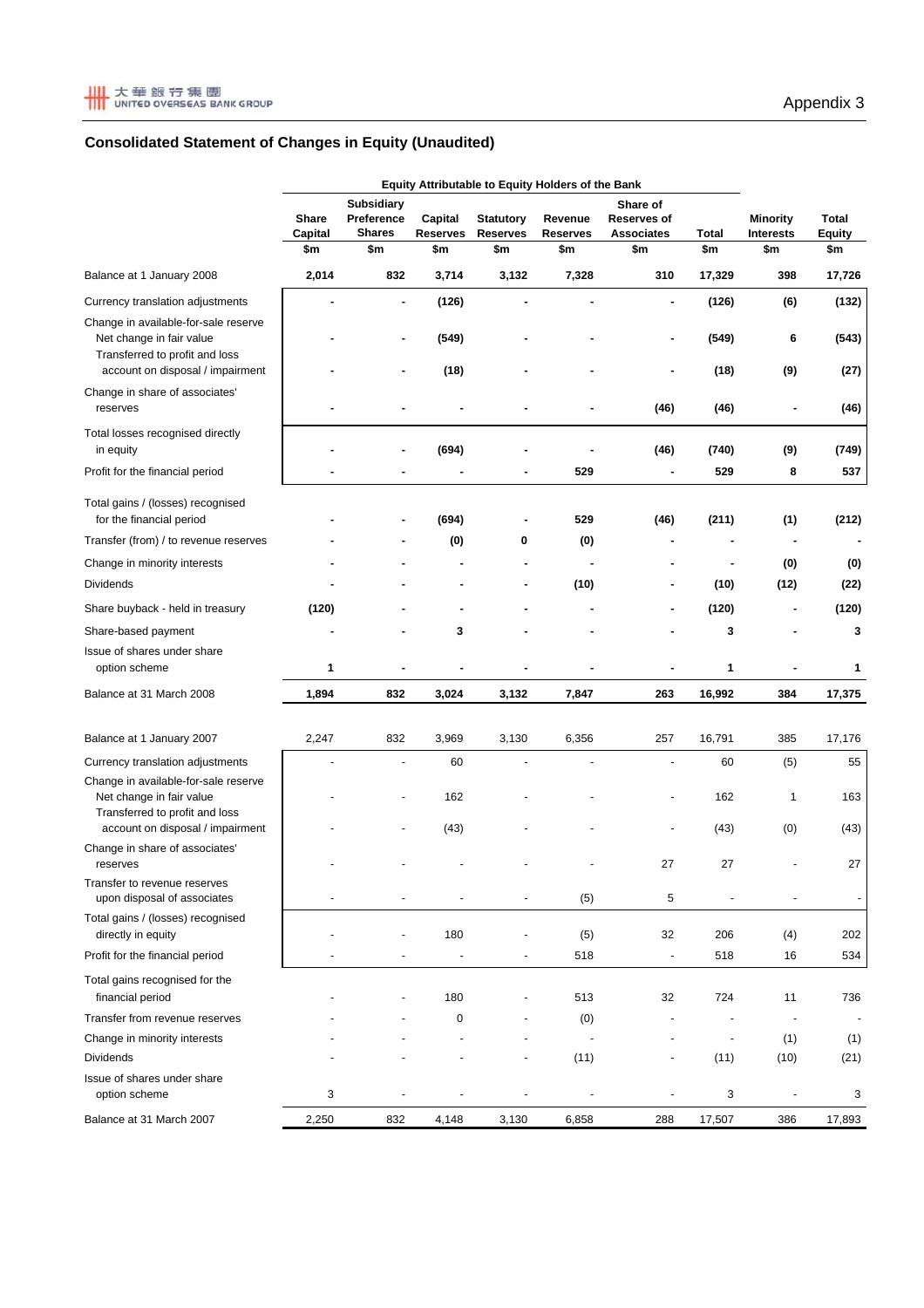# **Consolidated Cash Flow Statement (Unaudited)**

|                                                                        | 1Q08     | 1Q07     |
|------------------------------------------------------------------------|----------|----------|
|                                                                        | \$m      | \$m\$    |
| Cash flows from operating activities                                   |          |          |
| Operating profit before amortisation and impairment charges            | 770      | 722      |
| Adjustments for:                                                       |          |          |
| Depreciation of assets                                                 | 33       | 35       |
| Net gain on disposal of assets                                         | (3)      | (34)     |
| Share-based payment                                                    | 3        |          |
| Operating profit before working capital changes                        | 804      | 723      |
| Changes in working capital                                             |          |          |
| Increase in deposits                                                   | 10,052   | 4,383    |
| Increase in bills and drafts payable                                   | 148      | 42       |
| Increase in other liabilities                                          | 1,481    | 240      |
| Increase in trading securities                                         | (115)    | (2)      |
| (Increase) / decrease in placements and balances with banks and agents | (3,733)  | 517      |
| Increase in loans to non-bank customers                                | (1,737)  | (2, 253) |
| Increase in other assets                                               | (1, 877) | (24)     |
| Cash generated from operations                                         | 5,023    | 3,627    |
| Income tax paid                                                        | (179)    | (57)     |
| Net cash provided by operating activities                              | 4,843    | 3,571    |
| Cash flows from investing activities                                   |          |          |
| Net cash flow on disposal / (acquisition) of:                          |          |          |
| Investment securities and associates                                   | 182      | (502)    |
| Properties and other fixed assets                                      | (2)      | (28)     |
| Change in minority interests                                           | (10)     | (5)      |
| Dividends received from associates                                     | 1        | 7        |
| Net cash provided by / (used in) investing activities                  | 171      | (528)    |
| Cash flows from financing activities                                   |          |          |
| Proceeds from issue of shares                                          | 1        | 3        |
| Net decrease in debts issued                                           | (461)    | (40)     |
| Share buyback                                                          | (120)    |          |
| Dividends paid on subsidiary preference shares                         | (20)     | (22)     |
| Dividends paid to minority interests                                   | (12)     | (10)     |
| Net cash used in financing activities                                  | (612)    | (69)     |
| Currency translation adjustments                                       | (124)    | 62       |
| Net increase in cash and cash equivalents for the financial period     | 4,278    | 3,036    |
| Cash and cash equivalents at beginning of the financial period         | 30,283   | 26,292   |
| Cash and cash equivalents at end of the financial period               | 34,561   | 29,328   |
| Represented by:                                                        |          |          |
| Cash, balances and placements with central banks                       | 21,222   | 18,804   |
| Singapore Government treasury bills and securities                     | 8,690    | 7,438    |
| Other government treasury bills and securities                         | 4,650    | 3,086    |
| Cash and cash equivalents at end of the financial period               | 34,561   | 29,328   |
|                                                                        |          |          |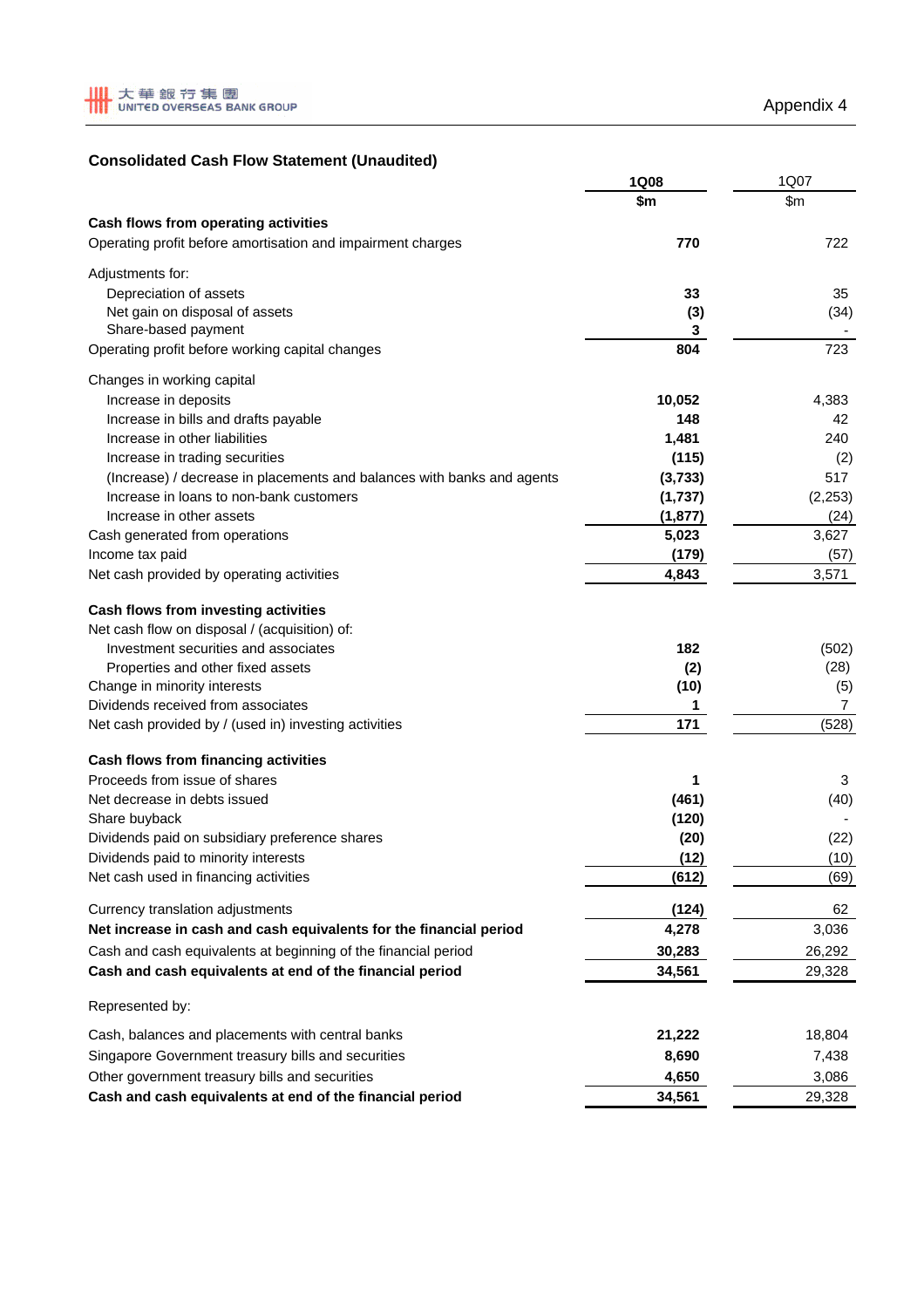# **Balance Sheet of the Bank (Unaudited)**

|                                                    | Mar-08  | Dec-07 $1$ | Mar-07  |
|----------------------------------------------------|---------|------------|---------|
|                                                    | \$m     | \$m\$      | \$m\$   |
| <b>Equity</b>                                      |         |            |         |
| Share capital                                      | 1,894   | 2,014      | 2,250   |
| Capital reserves                                   | 3,060   | 3,597      | 3,951   |
| Statutory reserves                                 | 2,753   | 2,753      | 2,753   |
| Revenue reserves                                   | 6,061   | 5,623      | 5,366   |
| Total                                              | 13,768  | 13,987     | 14,320  |
| <b>Liabilities</b>                                 |         |            |         |
| Deposits and balances of banks and agents          | 37,073  | 30,142     | 29,884  |
| Deposits and balances of non-bank customers        | 86,498  | 84,312     | 76,944  |
| Deposits and balances of subsidiaries              | 3,461   | 4,047      | 3,785   |
| Bills and drafts payable                           | 161     | 372        | 186     |
| <b>Other liabilities</b>                           | 8,156   | 7,013      | 5,593   |
| Debts issued                                       | 6,688   | 6,665      | 6,391   |
| Total                                              | 142,036 | 132,551    | 122,783 |
| <b>Total equity and liabilities</b>                | 155,805 | 146,538    | 137,103 |
|                                                    |         |            |         |
| <b>Assets</b>                                      |         |            |         |
| Cash, balances and placements with central banks   | 16,838  | 14,976     | 15,059  |
| Singapore Government treasury bills and securities | 8,598   | 9,052      | 7,329   |
| Other government treasury bills and securities     | 2,848   | 1,878      | 2,309   |
| <b>Trading securities</b>                          | 333     | 110        | 175     |
| Placements and balances with banks and agents      | 16,268  | 13,220     | 20,043  |
| Loans to non-bank customers                        | 71,793  | 71,994     | 60,294  |
| Placements with and advances to subsidiaries       | 2,946   | 646        | 588     |
| Investment securities                              | 17,362  | 18,205     | 16,545  |
| Other assets                                       | 9,320   | 7,687      | 6,211   |
| Investment in associates                           | 373     | 373        | 373     |
| Investment in subsidiaries                         | 4,602   | 3,859      | 3,852   |
| Properties and other fixed assets                  | 1,340   | 1,357      | 1,143   |
| Intangible assets                                  | 3,182   | 3,182      | 3,182   |
| Total                                              | 155,805 | 146,538    | 137,103 |
| <b>Off-Balance Sheet Items</b>                     |         |            |         |
| <b>Contingent liabilities</b>                      | 10,444  | 11,089     | 8,303   |
| <b>Financial derivatives</b>                       | 381,893 | 377,779    | 435,880 |
| Commitments                                        | 39,661  | 39,872     | 37,256  |
|                                                    |         |            |         |
| Net asset value per ordinary share (\$)            | 9.15    | 9.25       | 9.40    |

#### **Note:**

1 Audited.